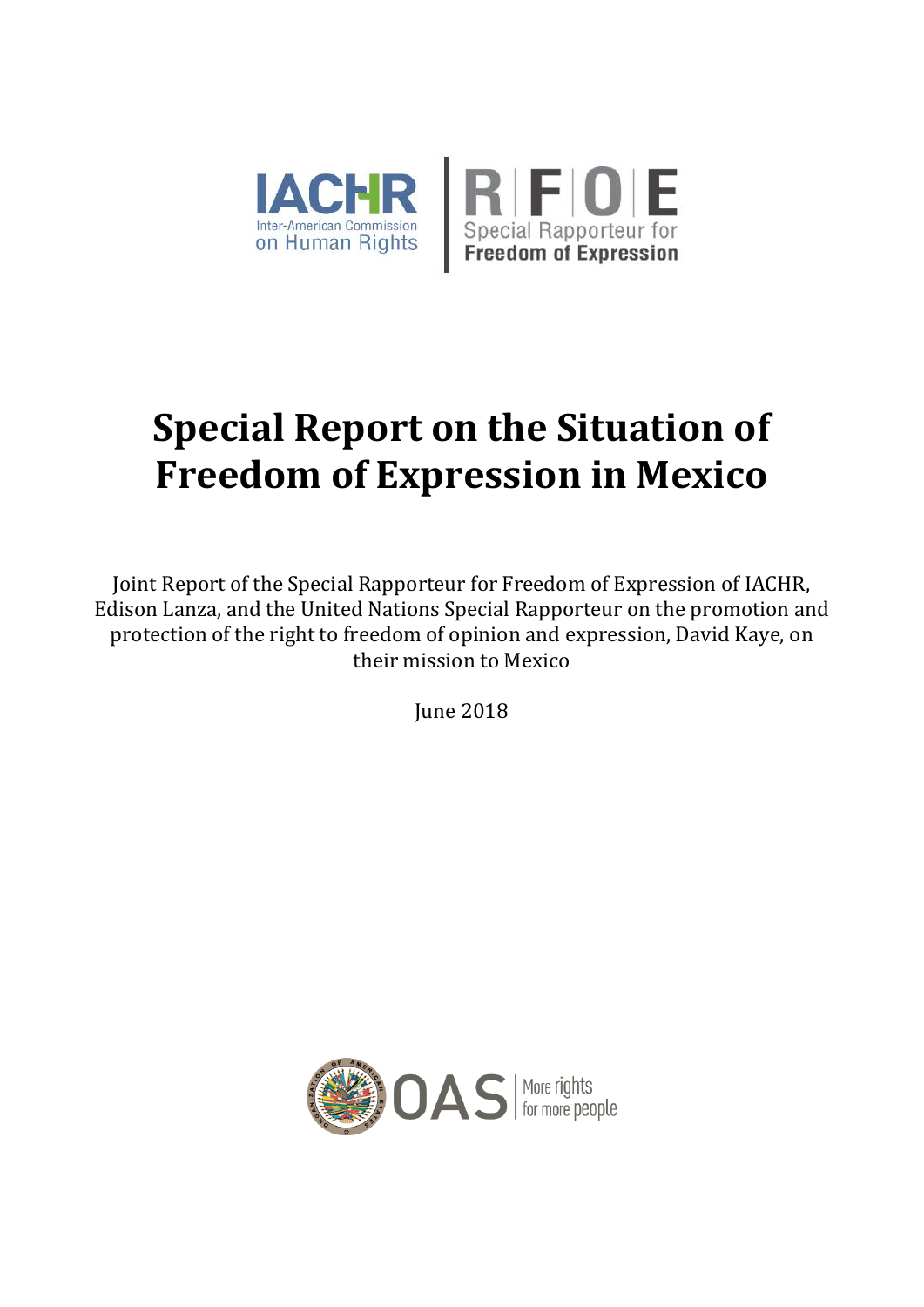# **Contents**

|       |           | Page           |
|-------|-----------|----------------|
| I.    |           | 3              |
| II.   |           | $\overline{4}$ |
|       |           | $\overline{4}$ |
| III.  |           | 6              |
|       |           | 6              |
|       |           | 8              |
| IV.   |           | 9              |
|       | A.        | 9              |
|       | <b>B.</b> | 10             |
|       | C.        | 11             |
| V.    |           | 13             |
| VI.   |           | 14             |
| VII.  |           | 15             |
|       | A.        | 15             |
|       | <b>B.</b> | 16             |
| VIII. |           | 16             |
|       | А.        | 16             |
|       | <b>B.</b> | 19             |
|       | C.        | 19             |
|       | D.        | 20             |
|       | Ε.        | 20             |
|       | F.        | 20             |
|       |           |                |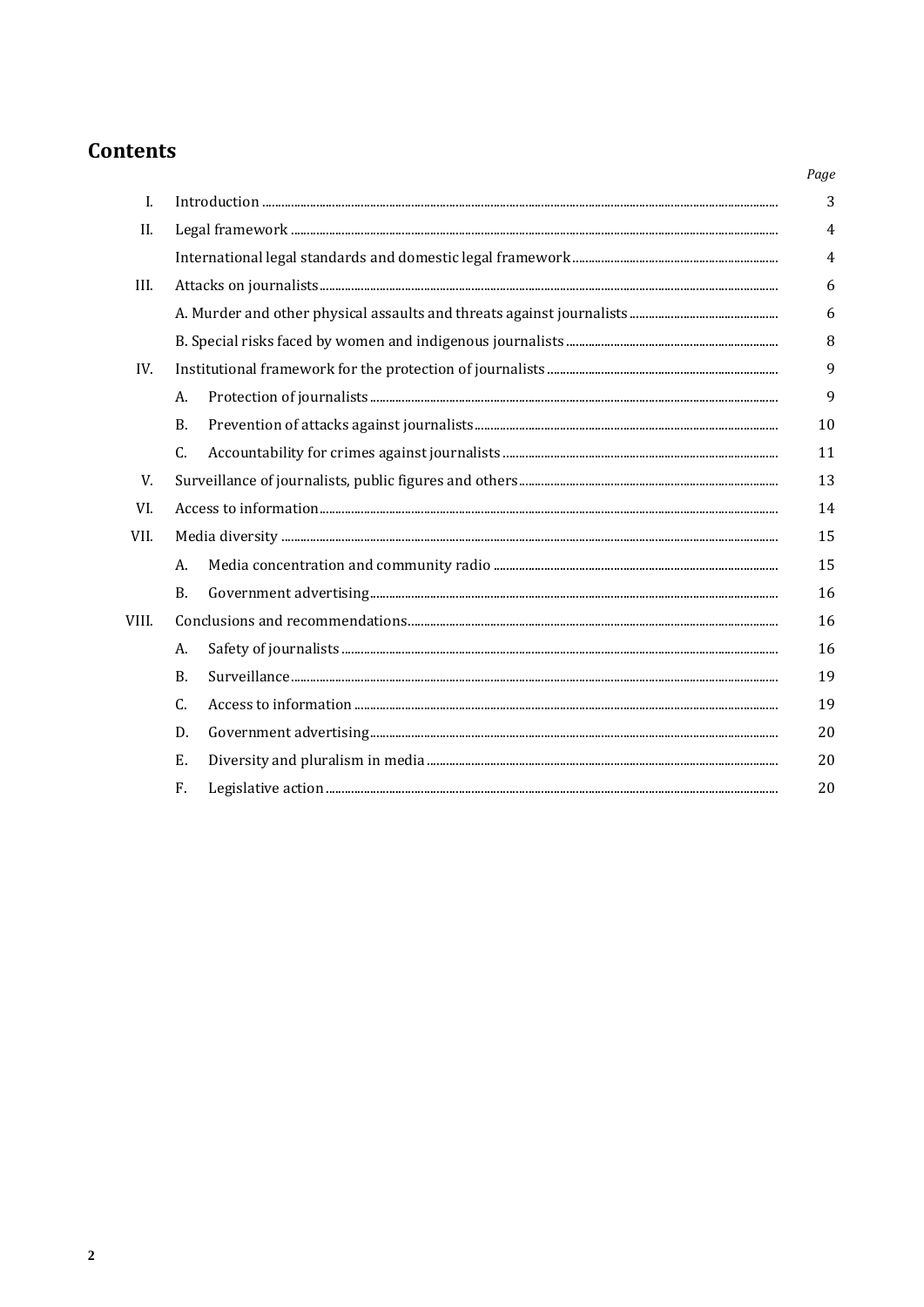**Joint Report of the Special Rapporteur for Freedom of Expression of the Inter-American Commission on Human Rights and the United Nations Special Rapporteur on the promotion and protection of the right to freedom of opinion and expression on their mission to Mexico**

# **I. Introduction**

1. The Special Rapporteur for Freedom of Expression of the Inter-American Commission for Human Rights (IACHR) undertook an official visit to Mexico from 27 November to 4 December 2017 at the invitation of the Government. The mission, led by Special Rapporteur Mr. Edison Lanza, and conducted jointly with the Special Rapporteur on the promotion and protection of the right to freedom of opinion and expression, David Kaye, was a follow-up to the 2010 joint visit by the rapporteurs' predecessors, Mr. Frank La Rue and Ms. Catalina Botero. The Special Rapporteurs visited five states: Mexico City, Guerrero, Veracruz, Tamaulipas and Sinaloa.

2. The Special Rapporteurs are grateful to the Government for its invitation and cooperation and for facilitating government meetings. The Special Rapporteurs met with, at the federal level, the President of the Supreme Court; the Undersecretary for Human Rights of the Ministry of Foreign Affairs; the Undersecretary for Human Rights of the Ministry of Interior; the head of the Federal Institute on Telecommunications; the chairperson of the National Commission on Human Rights; the Head of the National Commission on Prevention of Discrimination; a Counsellor of the National Electoral Institute; the Deputy Prosecutor on Human Rights; the Specialized Prosecutor on Freedom of Expression; the Protection Mechanism for Human Rights Defenders and Journalists; the National Security Commission; the Army; the Navy; members of the Senate; members of the Chamber of Representatives; the National Institute on Access to Information; and the Executive Commission on Attention to Victims. Additionally, at the state level, the Special Rapporteurs met representatives of the governments of Mexico City, Guerrero, Sinaloa, Tamaulipas and Veracruz; the State Attorney General's Office of Mexico City, Guerrero, Sinaloa, Tamaulipas and Veracruz; the Human Rights Commissions of Mexico City; Guerrero and Veracruz; and the Commission on Attention and Protection of Journalists of Veracruz.

3. The Special Rapporteurs met with over 250 journalists and civil society representatives from 21 different states. They would like to thank all the authorities, journalists, civil society representatives and victims and victims' relatives who met with them, providing detailed information and powerful testimony about the situation for freedom of expression in the country. The Special Rapporteurs would like to remind the State of its obligation to guarantee the safety of all persons and organizations that participated in meetings and provided information, testimony or evidence of any kind during the course of the mission.

4. The Special Rapporteurs also met with media outlets and representatives of diplomatic missions and greatly appreciate the support and assistance provided by the Mexico Office of the UN High Commissioner for Human Rights. The team at OHCHR Mexico exemplify why it is essential for the Office to have expert and committed staff at State and regional locations.

5. Mexico faces a profound security crisis severely affecting the human rights of its people. At the heart of the crisis is a breakdown in the rule of law and governance at local levels across the country, simultaneously leading to and exacerbated by murders, disappearances and torture. The suffering is widespread, yet the violence has often singled out those most essential to telling the story of conflict and insecurity, corruption and criminality: journalists. It is violence seeking to undermine public debate and civic participation, a widespread attack on the roots of democratic life in Mexico, at local, state and national levels. During the visit, the Special Rapporteurs heard repeated stories of killings and disappearances, physical and psychological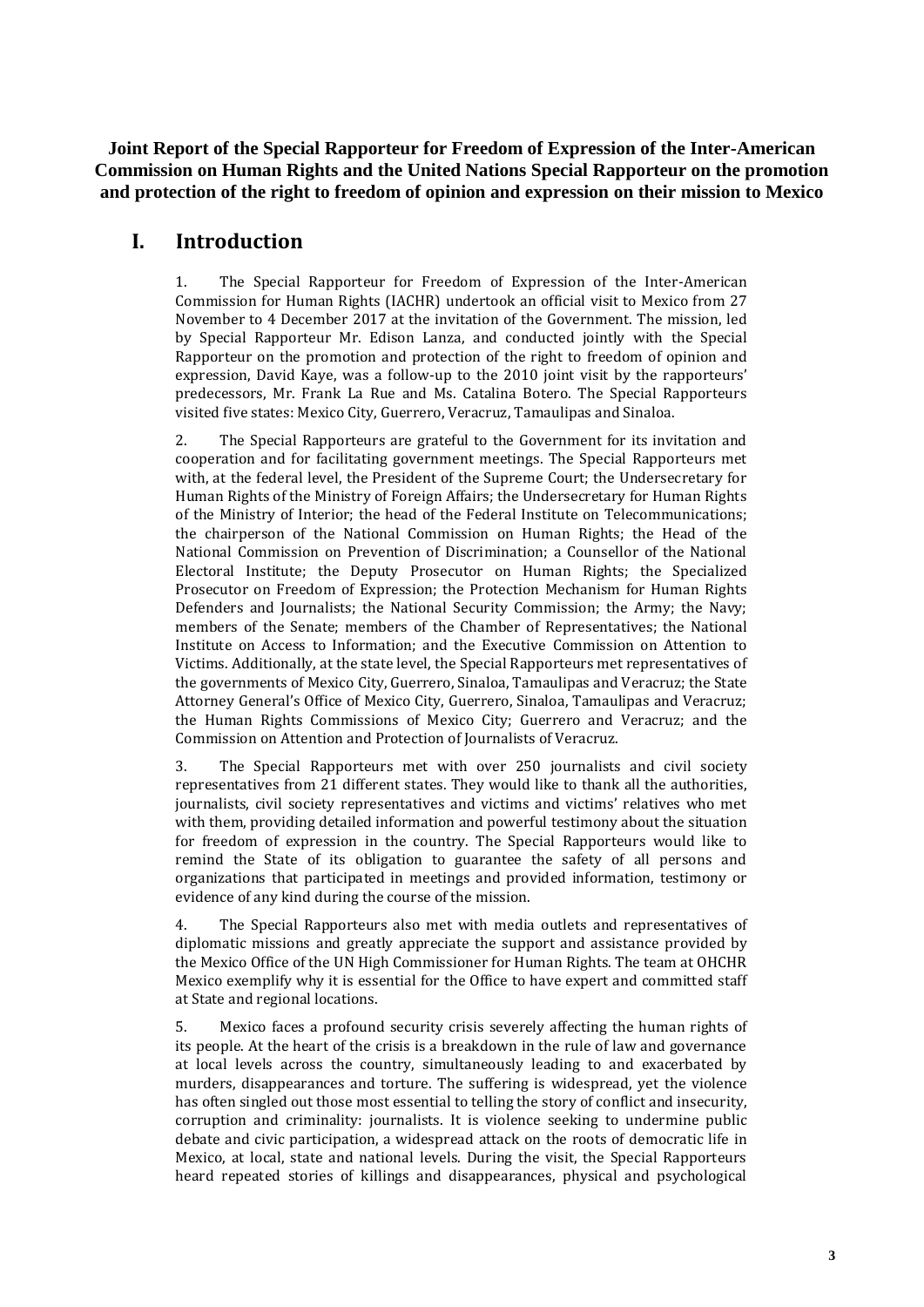attacks on the media, and other forms of interference designed not only to harm individual journalists but the public's right to know.

6. Any fair-minded assessment must acknowledge that addressing such violence is not simple. Organized crime has deeply infiltrated the public life of the country, especially at the level of states and municipalities, as the Special Rapporteurs heard from dozens of government officials, journalists, and non-governmental organizations repeatedly throughout the visit. In addition to the use of violence in all its forms, criminal actors and public authorities attempt to co-opt journalists for their purposes and coerce them to disseminate information favourable to the criminal groups or against their opponents. Organized crime has generated hybrid ways to interfere with journalism, generating division and distrust among journalists, and between journalists and local officials. Some regions of the country are "silenced zones", highly dangerous areas for the exercise of freedom of expression, where journalists are not only limited regarding what they can publish, they are also forced to publish messages from said criminal groups.

7. The pervasive assault on journalists and journalism present the most immediate and challenging threat to freedom of expression in Mexico today. However, that does not exclude consideration of other factors, for there is a broader environment in which deep challenges to press freedom and individual expression persists. In part, this environment involves a historic transition from past authoritarian practices in government to emerging political pluralism and demands for democratic standards. That transition has not done away with the problematic and intimidating practices of the past, such as the expectations of good coverage under official advertising; the dismissal of critical journalists by media outlets at the demand of authorities; and the lack of pluralism in the property and the editorial line of the media system. The well-documented examples of digital surveillance of journalists and human rights defenders, among others, seem to be both a relic of the approaches of the past and an example of the challenges journalists face in the digital age.

# **II. Legal framework**

### **International legal standards and domestic legal framework**

8. Article 19(1) of the International Covenant on Civil and Political Rights (ICCPR), acceded by Mexico on 21 March 1981, guarantees everyone's right to hold opinions without interference. Article 19(2) protects everyone's right to seek, receive and impart information and ideas of all kinds, regardless of frontiers, through any media. In accordance with Article 19(3), any restriction imposed on this right must be provided by law and be necessary and proportionate to protect the rights or reputations of others, national security or public order, or public health and morals.

9. Mexico is also State Party to the American Convention on Human Rights, which guarantees freedom of expression, including the right to information, in articles 13. Article 13(2) provides that freedom of expression "shall not be subject to prior censorship but shall be subject to subsequent imposition of liability", which must be provided by law, pursue a legitimate aim and be necessary and proportionate to achieve that goal. Article 13(3) provides that "the right of expression may not be restricted by indirect methods or means, such as the abuse of government or private controls over newsprint, radio broadcasting frequencies, or equipment used in the dissemination of information, or by any other means tending to impede the communication and circulation of ideas and opinions".

10. The Constitution of Mexico recognizes the country's international human rights obligations: "all persons shall enjoy the human rights recognized in the Constitution and in the international treaties to which the Mexican State is a party" (Article 1). In July 2011, constitutional reforms established the obligation to comply with international human rights law in state and federal law making and adjudication (Articles 1 and 133). The reform requires that on occasions where there is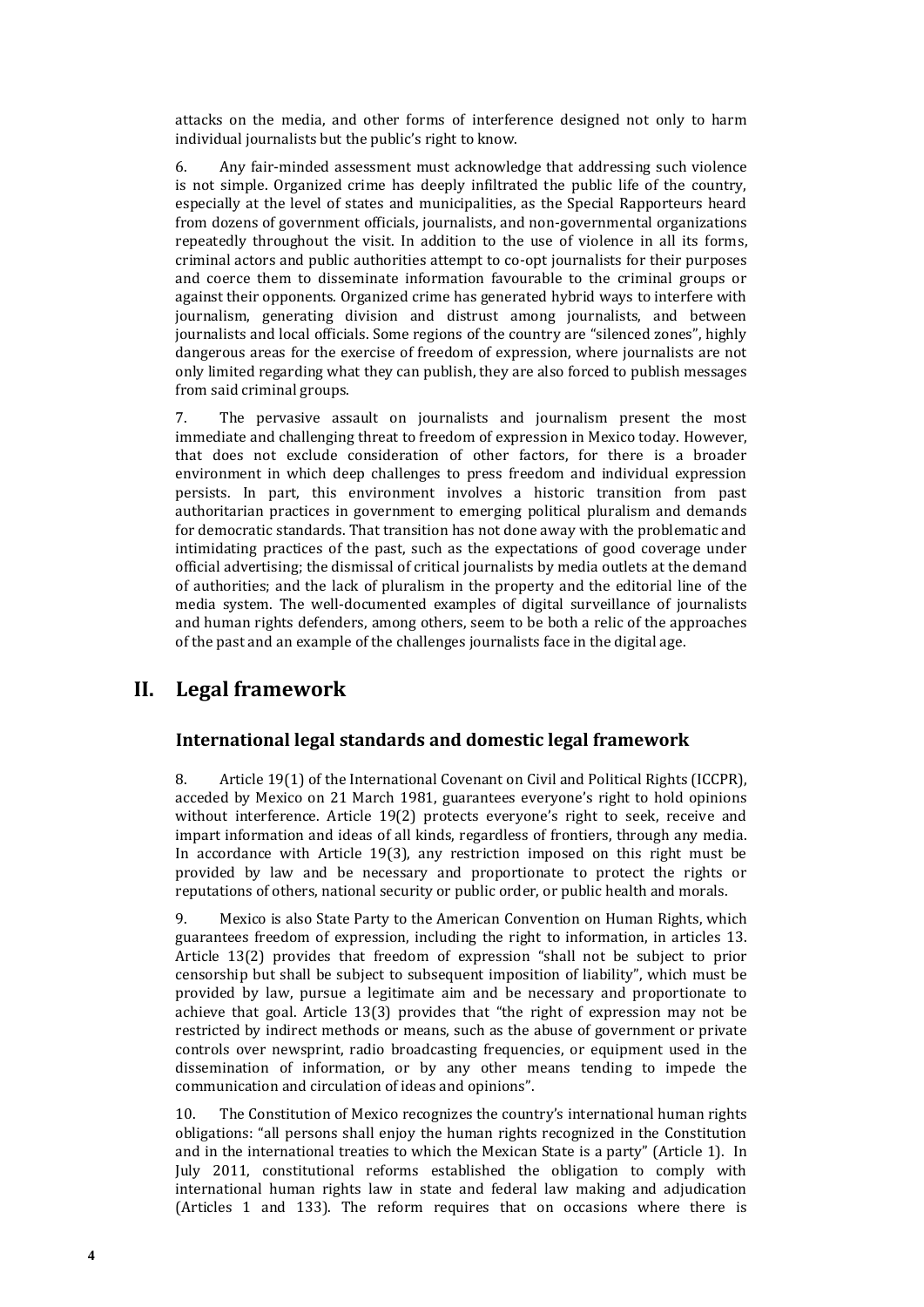contradiction between the Constitution and international human rights treaties, the norm most favourable to the protection of the person shall be applied. The process of harmonizing domestic legislation with this constitutional advance has been slow. The Special Rapporteurs urge that new legislation be adopted and that existing legislation be revised to comply with the constitutional reform.

11. The Constitution of Mexico provides a comprehensive and detailed protection for freedom of expression in articles 6 and 7. Constitutional amendments in 2015 sought to elaborate and strengthen the legal protections available for freedom of expression.

12. The Constitution establishes that Government authorities have the obligation to promote, respect, protect, and guarantee human rights in accordance with the principles of universality, interdependence, indivisibility and progressiveness. It also highlights that the State must prevent, investigate, punish and redress human rights violations established by the law (Article 1).

13. In 2012, the Law for the Protection of Human Rights Defenders and Journalists was adopted, creating the Protection Mechanism at the federal level. During the visit, the Special Rapporteurs learned that nine states have enacted similar legislation at state level, and 15 initiatives are currently being considered. However, many of the laws have a restrictive definition of "journalists". A narrow approach to defining "journalists" may exclude them from protection or from statistics concerning attacks against journalists. The Special Rapporteurs welcome the comprehensive definition of journalist provided in General Comment 24 by the National Human Rights Commission, which includes anyone who collects, generates, processes, edits, comments, expresses, disseminates, publishes or provides information through any means of dissemination and communication, whether in an eventual or permanent manner, that includes the communicators, the media and their facilities, as well as their workers. The Special Rapporteurs urge all authorities at federal and state level to comply with this definition.

14. A country's legal framework must guarantee exercise of freedom of expression and ensure against arbitrary or disproportionate restrictions. During the visit, Congress was considering several pieces of legislation of which the Special Rapporteurs took note.

15. The bill on Internal Security was approved by the Senate on the day after the official visit and signed into law by the President on 21 December 2017. Pursuant to protests by civil society and the formal request by a number of institutions, the law is now under review by the Supreme Court. Also, according to information provided by the State, local judges in Guanajuato and Mexico City ruled the law unconstitutional in two separate proceedings. The authorities have justified the law by arguing that it is a critical tool to combat drug-related violence and that it would lead to a regulation of the use of Armed Forces in a legal framework. The Special Rapporteurs are concerned about provisions that could negatively impact access to information, the level of oversight for intelligence gathering, and the use of force during demonstrations.

16. Granting the Armed Forces power to gather domestic intelligence raises serious concerns about the limitations on civilian and judicial oversight as required by international standards. The law appears to permit the automatic classification of information gathered by the Armed Forces on national security grounds. The Special Rapporteurs note with concern that the law detracts from the progress achieved in the past fifteen years in terms of transparency and access to information. It would also run counter to the authorities exercised by the National Institute for Transparency, Access to Information and Personal Data Protection (INAI) to ascertain what information should be protected for national security purposes. It may prevent disclosure of information relating to serious human rights violations, countering standards on victims' right to truth and access to information. The law also contains ambiguous wording on the role of the Armed Forces in the context of social protests and the use of force against "acts of resistance". These provisions may open the door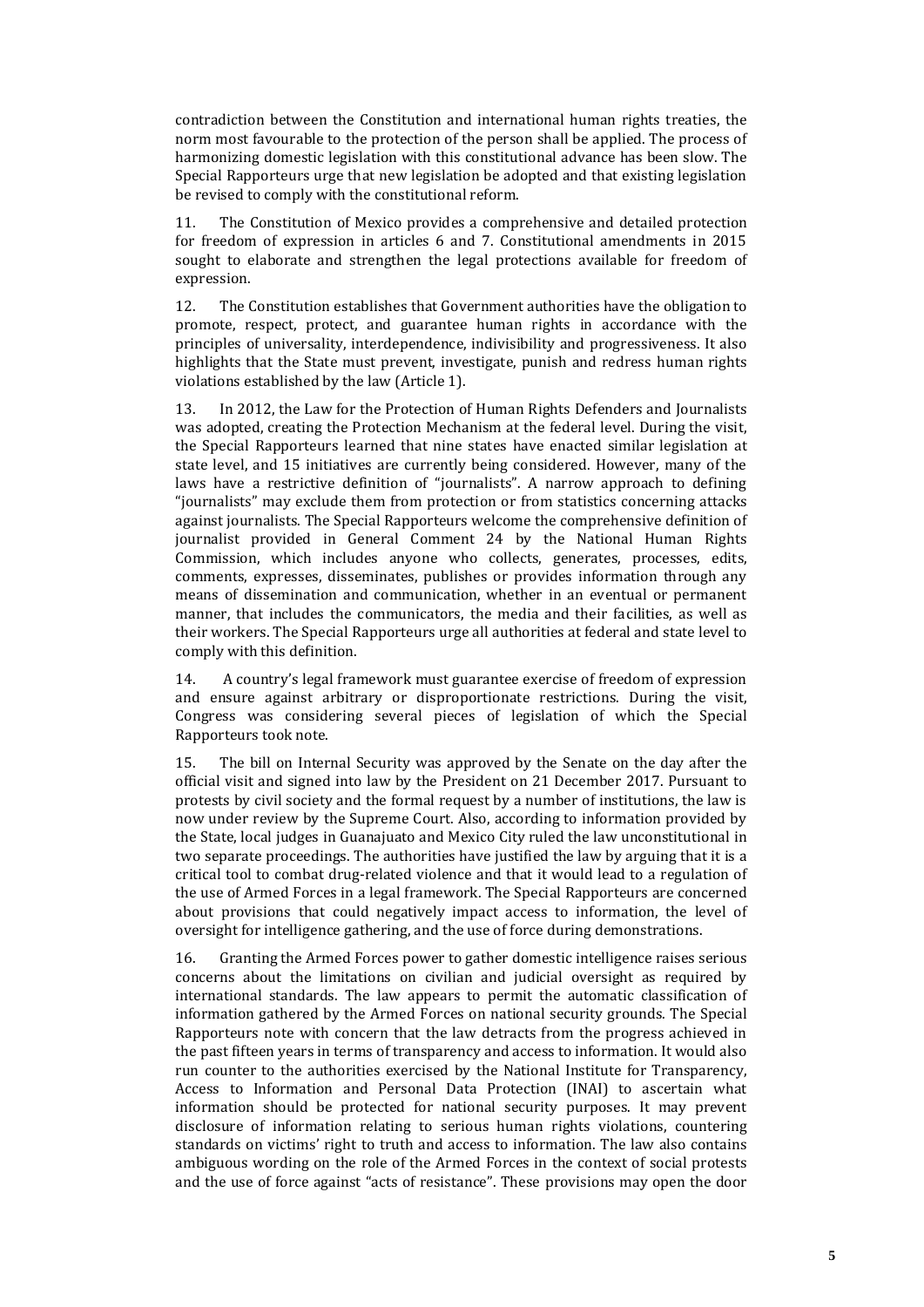for the Armed Forces to carry out policing functions, with a different set of rules regulating the use of force, in context of social protest.

17. The Special Rapporteurs welcome the abolition of criminal defamation at the federal level in 2007. However, criminal defamation continues to exist at the state level in five states, while five others maintain other types of crimes against honour on their penal codes. The Special Rapporteurs call upon authorities in these states to take steps to repeal such provisions in order to bring their legal framework in line with the national and international framework. In addition, civil defamation is used to pressure journalists, often in lawsuits brought by public officials. Several journalists throughout the country have faced frivolous lawsuits demanding that they pay exorbitant amounts for alleged damage caused in relation to their reporting. The lack of regulations on the use of frivolous lawsuits may deter journalists from conducting rigorous public interest reporting. The Special Rapporteurs call upon the legislative and judicial branches to ensure that this practice will be regulated, either through laws sanctioning strategic lawsuits against public participation (SLAPP) or the adoption of criteria for judges to be able to exclude frivolous claims after careful consideration. In this context, the Special Rapporteurs are concerned with the amendments proposed for the Law of Telecommunications and Broadcasting (article 304) and the Federal Criminal Code (article 172 TER). If adopted, these amendments could restrict freedom of expression in ways incompatible with international human rights law.

### **III. Attacks on journalists**

18. Attacks on journalists, in the context of generalized violence, require a targeted form of recognition, attention and response. Since the previous visit in 2010, Mexico has put in place legislation and institutions at federal and state levels dedicated to the protection of journalists. The Special Rapporteurs welcome these advances, among which are FEADLE (Fiscalía Especial Para la Atención de Delitos Cometidos contra la Libertad de Expresión), established in 2010 to conduct criminal investigations and prosecutions; the Mechanism for the Protection of Human Rights Defenders and Journalists (the Protection Mechanism), established in 2012 to provide protection and preventive measures; and CEAV (Comisión Ejecutiva de Atención a Víctimas) established in 2014 to promote attention to victims. Several states have also recently implemented similar mechanisms.

19. Physical threats and intimidation constitute the most widespread form of attack against journalists. In addition, physical attacks and kidnappings are common forms of aggression. The Special Rapporteurs also found examples of stigmatization, discrimination and poor working conditions that exacerbate the vulnerability of journalists. Digital attacks against journalists and their sources, social media harassment, and unsupervised secret surveillance have emerged as new and troubling challenges. In addition, structural obstacles within the judiciary and government institutions often prevent journalists from seeking redress, which may lead to a revictimization of journalists subject to intimidations. Journalists and media owners voiced their concern regarding Government's use of the law and legal proceedings as tools to harass and silence critical reporting, for example by conducting unsubstantiated tax audits and bringing groundless criminal and civil suits. In a number of cases, attacks are not reported out of fear that the situation may worsen or simply because of mistrust.

### **A. Murder and other physical assaults and threats against journalists**

20. There is no single system that obtains and collects data on attacks against journalists, and the criteria and methodology for obtaining such data differs between and among federal and state institutions. Data gathered by the National Human Rights Commission present a catastrophic picture concerning the situation of journalists in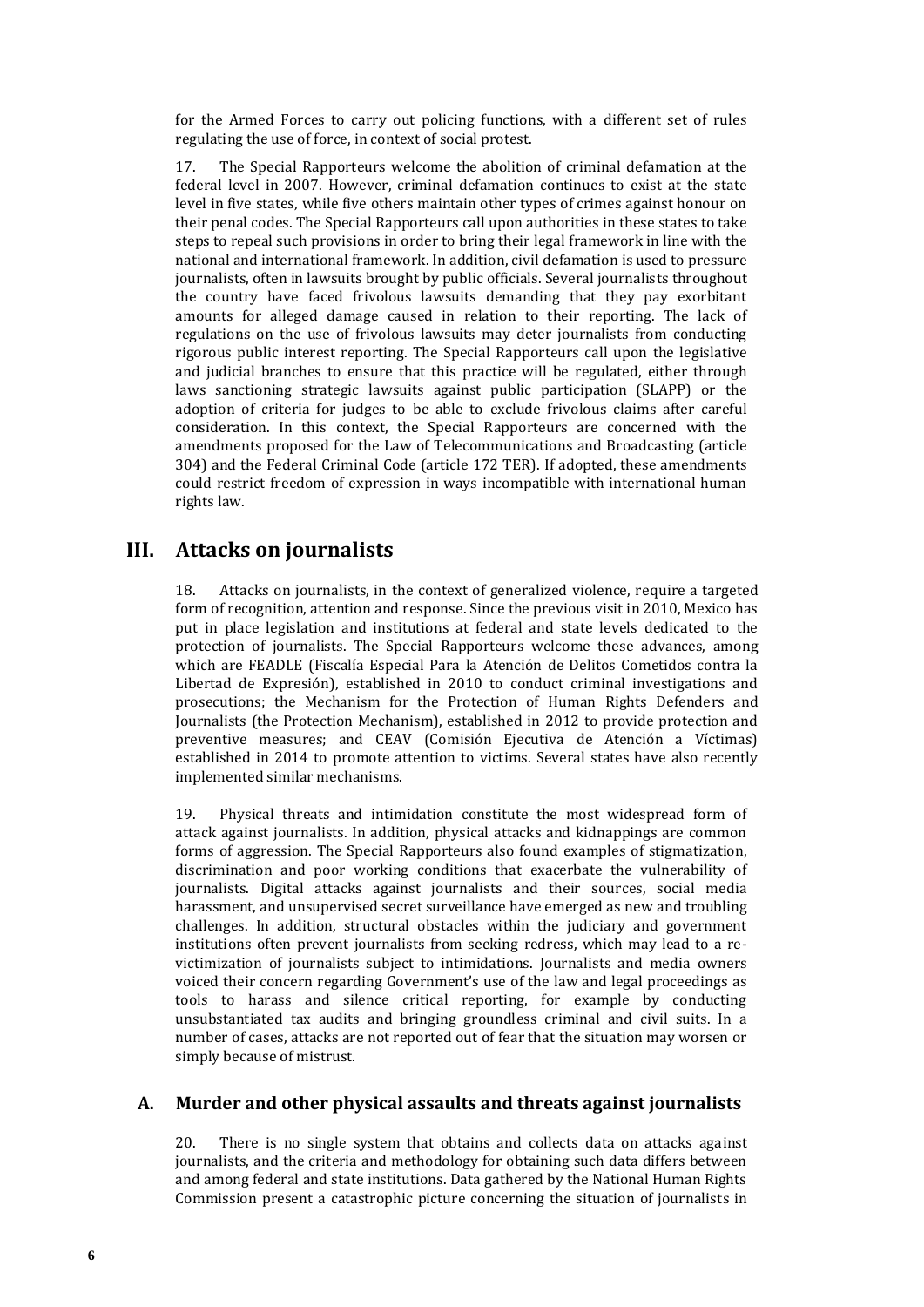Mexico. Since 2010, the National Human Rights Commission has registered 73 journalists killed; 12 journalists subject of enforced disappearances, and 44 attempted killings. Since 2006, the National Human Rights Commission has registered 52 attacks against media outlets. In 2017, at least 12 journalists were registered killed. They are Cecilio Pineda, Ricardo Monlui, Miroslava Breach, Maximino Rodríguez, Filiberto Álvarez, Javier Arturo Valdez, Salvador Adame, Héctor Jonathan Rodríguez, Cándido Ríos, Juan Carlos Hernández Ríos, Edgar Daniel Esqueda Castro and Gumaro Pérez Aguilando. In 2018 and until the time of the writing of this report, five journalists were killed: Carlos Domínguez, Pamela Montenegro, Leobardo Vázquez, Juan Carlos Huerta and Alicia Díaz; one journalist, Agustin Silva, remains disappeared. Many of the attacks have been carried out against journalists reporting on corruption, drug trafficking, collusion of public officials with organized crime, police violence and matters related to elections.

21. Kidnapping of journalists continues to be a widespread form of aggression, often used as a form of intimidation, to scare off those intending to investigate and inform on certain issues. In the majority of such enforced disappearances the journalist is later found killed. Despite the recently approved General Law on Disappearances and the existence of a specialised investigation protocol on the matter, investigations are launched with delay even when suspects are identified. The Special Rapporteurs call upon authorities to make it a priority to immediately begin investigations in such cases.

22. Internal displacement of journalists has become a major feature of the national situation. Though data does not indicate the numbers of displaced journalists nationwide, the Special Rapporteurs found that many come to Mexico City, while some are displaced in other states or even other countries. Many leave families behind and are unable to find employment. The Special Rapporteurs learned from journalists who have protection measures that such measures are often inadequate and lack comprehensive attention to their family situation. Internally displaced journalists have been killed in the new state of refuge. No comprehensive strategy protects displaced journalists, let alone one with a strategy for safe return or adequate relocation. Many journalists also avoid filing claims for protection out of fear that this will place them at further risk. Few receive assistance from local authorities, and temporary measures generally seem insufficient. All of these problems apply to the families of journalists as well. The lack of coordination among and between federal and state level authorities leads to inadequate attention to their health situation, educational needs for their children and employment, leaving them in a constant situation of insecurity. As a result, many journalists do not see displacement as a realistic alternative; many simply avoid filing claims for protection.

23. In this connection, the Special Rapporteurs welcome the report and recommendation issued by the National Human Rights Commission about internally displaced persons in Mexico and urge that its recommendations are implemented1.

24. Mexico has a strong tradition of social protest. With upcoming elections scheduled for July 2018 – simultaneous at national, state and municipal levels, the most extensive in Mexico's history – special attention should be given to ensuring that persons can assemble and protest without risk to their personal integrity and life, without disproportionate bureaucratic requirements and that police forces are adequately trained in controlling large gatherings. The adoption, both by the Federal Police and by Mexico City authorities, of protocols on the use of force, including in

<sup>1</sup> National Human Rights Commission, Recommendation No. 39/2017. The Special Rapporteurs further recognize the importance of the work that the National Human Rights Commission has carried out to address the situation of internally displaced persons in Mexico, including its Special Report on Forced Internal Displacement (2016); the elaboration and publication of the Protocol for Attention to and Protection of Victims of Forced Internal Displacement in Mexico (2017); the International Forum regarding Forced Internal Displacement (August 2017); and the Declaration of Mexico regarding Forced Internal Displacement (August 2017).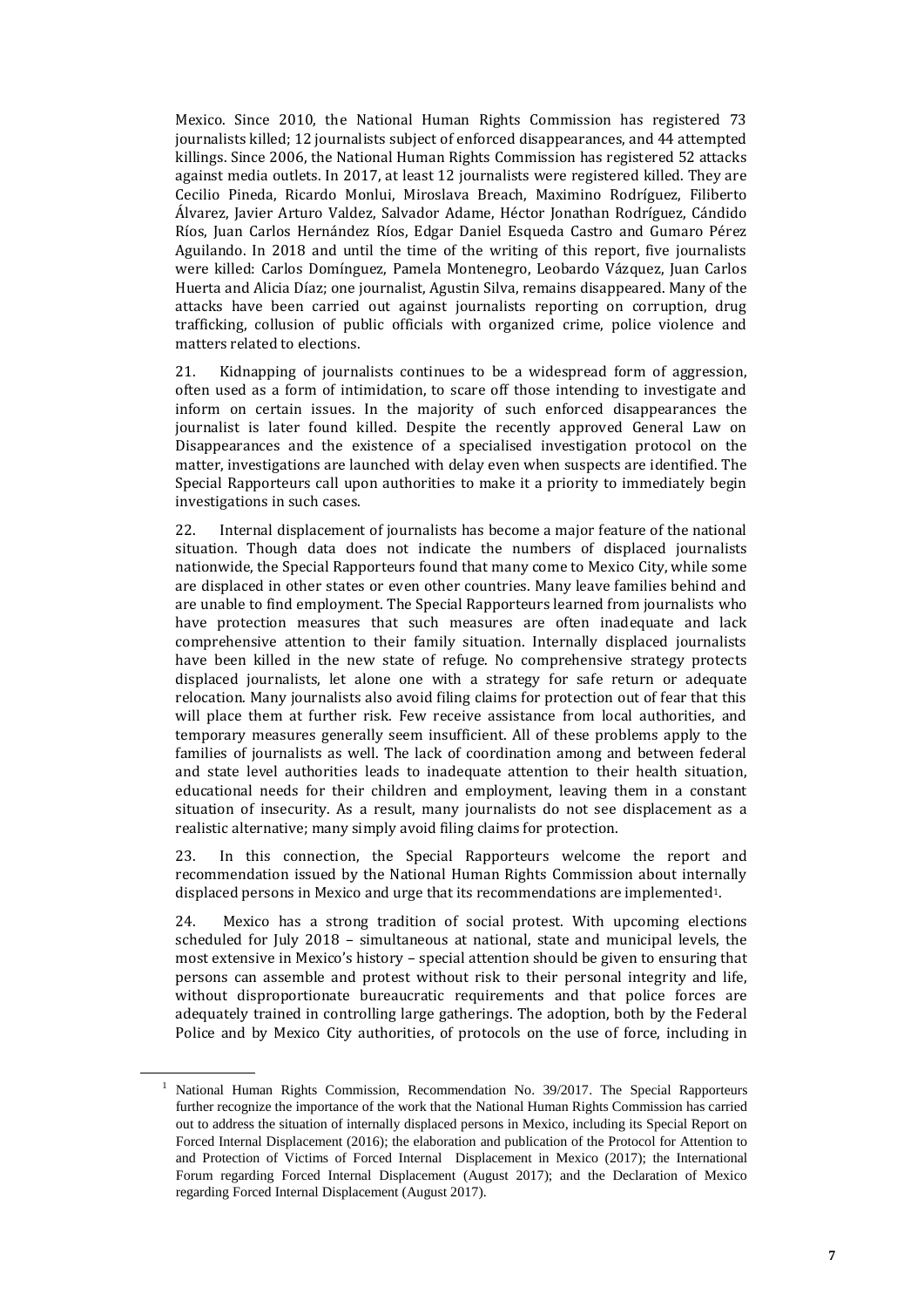contexts of protests, are welcome developments. However, certain aspects of these, and a series of bills and laws that have been presented at federal and state-level (including in Jalisco, Mexico City, Quintana Roo and San Luis Potosi) raise serious concerns. In particular, these regulations have provisions that allow the use of lethal weapons in the close perimeters of protests, impose a series of administrative hurdles that de facto restrict the rights in question, and increase penalties for those who commit certain felonies within protests. These aspects must, as a matter of urgency, be reviewed to ensure conformity with international human rights standards.

25. The Special Rapporteurs underline the importance of journalism in the context of elections, in particular as it is a condition for the public's right to information and subsequent political participation in the electoral process. As a result of this function, journalists are in the midst of competing interest and are likely to become targets of threats and physical attacks by both political actors and non-state actors. The Special Rapporteurs call on the Government to publicly encourage full and efficient disclosure of information to journalists covering the electoral process, and to adopt a particular strategy to ensure their safety during this process.

### **B. Special risks faced by women and indigenous journalists**

26. In the context of severe violence and insecurity in general, many journalists face additional vulnerabilities in their work because of their gender or ethnicity. There is no centralized data on attacks against indigenous journalists. The Special Rapporteurs note that community journalists and journalists belonging to indigenous groups often are the only channels of bringing information to their communities, and have the additional function of informing in their own language and bringing attention to cultural and social issues in their community which would otherwise not be covered by other media. They often face harassment and stigmatization on part of public officials and particularly difficult conditions due to working in remote areas, with few resources and rudimentary equipment. They often find themselves in regions involving extraction industries, with additional threats and restrictions imposed by non-state actors, sometimes in cooperation with local authorities.

27. While Mexico has played a leading role in the UN Declaration on the Rights of Indigenous Peoples, the reality faced by indigenous journalists falls short of the commitments made at the international level. Indigenous journalists reported to the Special Rapporteurs their experiences of racial discrimination, often in conjunction with physical threats, and general inaccessibility to justice due to distance, lack of adequate legal assistance, language barriers and fears of reprisals. Many cases of attacks against indigenous journalists are not reported to the authorities. The Special Rapporteurs underline the urgency to consider the specific needs of indigenous journalists at state and federal levels, including by the Protection Mechanism and the Law for the Protection of Human Rights Defenders and Journalists.

28. Women journalists face specific threatening environments. There is no centralized data on attacks against women journalists. In the State of Guerrero, members of civil society reported that they had registered at least 23 cases of serious aggressions against women journalists since 2014. Online harassment expands the threats against women and yet several organizations reported a lack of public documentation of online violence against women journalists. Women journalists reported about harassment, often by public authorities and sometimes even physical attacks by police or public security officers during their reporting. Additional vulnerabilities come from their work as investigative journalists, and the fact that they are often paid less than their male colleagues. While there are many women reporters, they continue to be a minority in editorial positions. Many women journalists reported to the Special Rapporteurs about particularly threatening and infantilizing meetings with male public authorities.

29. Moreover, the lack of gender perspective in investigation, prosecution or protection stage, lead to inadequate attention to the particularity of the situation of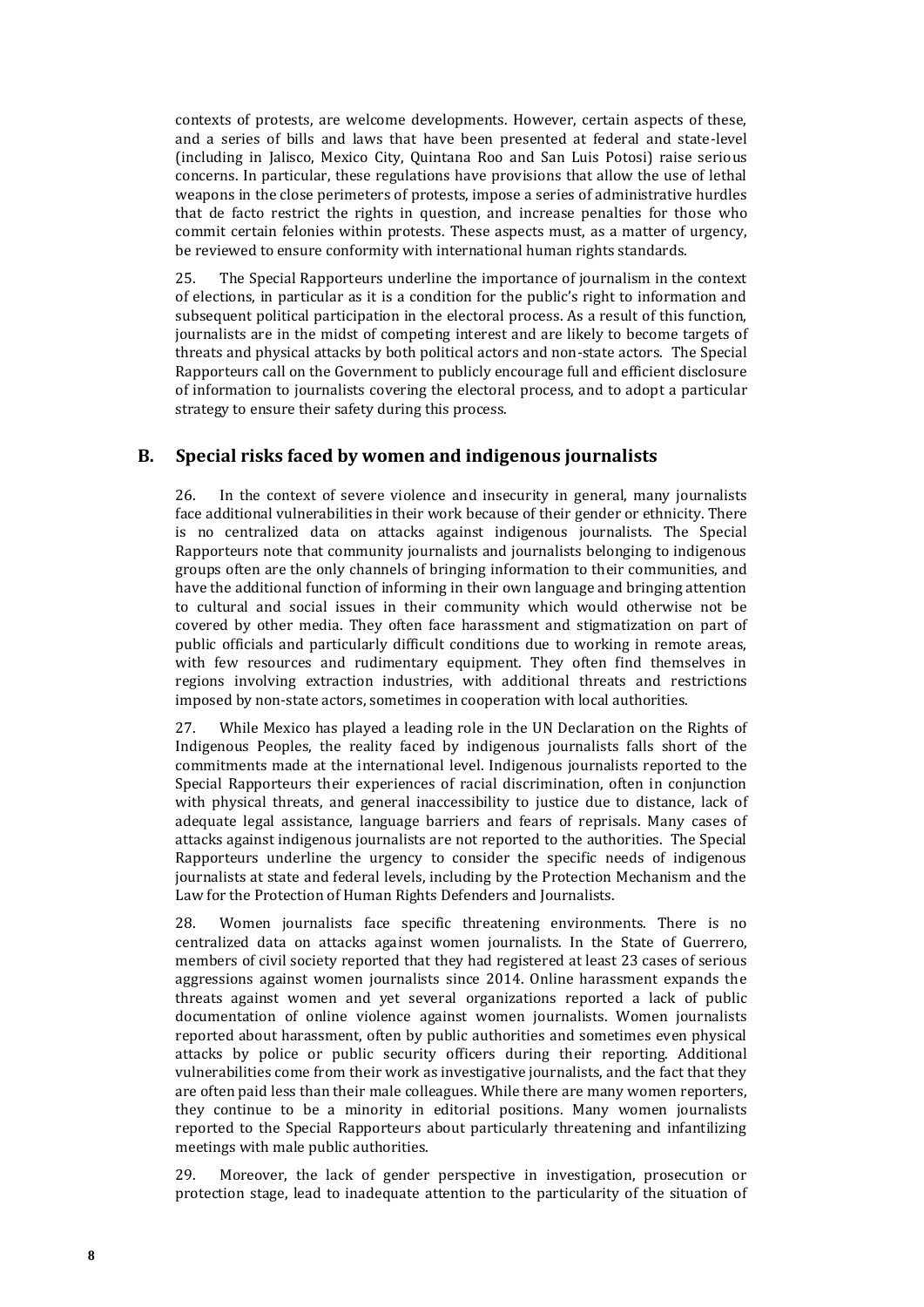women journalists. The Special Rapporteurs highlight that in 2012, in its concluding observations to Mexico, the Committee on the Elimination on All Forms of Discrimination against Women recommended that the Protection Mechanism and the Law for the Protection of Human Rights Defenders and Journalists include a gender approach and that the authorities take concrete, adequate and effective measures to prevent, investigate, prosecute and punish attacks and other forms of abuse perpetrated against women human rights defenders and journalists.

# **IV. Institutional framework for the protection of journalists**

30. The systematic and multi-faceted nature of the violence described above demands the strengthening of national institutions responsible for fulfilling State obligations for the protection of journalists, and the implementation of a set of urgent, comprehensive and coherent strategies for prevention, protection and accountability.

### **A. Protection of Journalists**

### **The Mechanism for the Protection of Human Rights Defenders and Journalists**

31. With the strong contribution of Mexican civil society, the Government adopted in 2012 the Law for Protection of Human Rights Defenders and Journalists, which created the Mechanism for the Protection of Human Rights Defenders and Journalists (the Mechanism), the most important public policy for protection of journalists in Mexico. Since its creation the Mechanism has provided protection for at least 310 journalists, from a total of 370 who have requested protection.

32. The Government has taken important steps to strengthen the Mechanism's operation and effectiveness and to implement recommendations made by civil society and experts in the field, and that has helped to build more confidence among beneficiaries and journalists. However, many of its challenges have yet to be adequately addressed. Coordination between the Mechanism and local authorities for the implementation of preventive and protective measures continues to be a challenge. The Special Rapporteurs welcome the adoption in 2017 of protocol to standardize operational procedures and facilitate coordination. The Government should ensure that local personnel are trained on how to perform their obligations under the protocol and fully understand the importance of the role of journalists in a democratic society. The Government should give priority to strengthening the Federal Mechanism over state mechanisms, not only to ensure effective coordination with local authorities but to provide it with the ability to operate locally in a sustainable way. Coordination between the Mechanism and other federal agencies and national institutions, such as the PGR, CEAV and CNDH should also be strengthened. In particular, the fulfilment of PGR's responsibilities ensuring the risks facing beneficiaries are identified and duly investigated should be seen as an essential aspect of any protection program.

33. Risk assessment methodologies still need to effectively include a differentiated approach taking into consideration specific risks facing certain groups of journalists, including women and indigenous journalists. The Government should take further steps to include the digital safety of journalists in the risks assessments conducted by the Mechanism and provide, when appropriate, digital protection measures, including the secure management of personal communications data. Additionally, physical attacks perpetrated by state officials and other forms of institutional violence against journalists (i.e. discrediting campaigns and criminalization) should be effectively addressed by the Mechanism.

34. The Mechanism lacks sufficient resources to fully perform its mandate. It needs resources to add significantly the number of personnel; to protect its staff and ensure their retention; to ensure timely analysis of threats; and to train its personnel on gender and indigenous specific issues. The Mechanism should be provided with resources to deliver comprehensive psychological support to displaced journalists and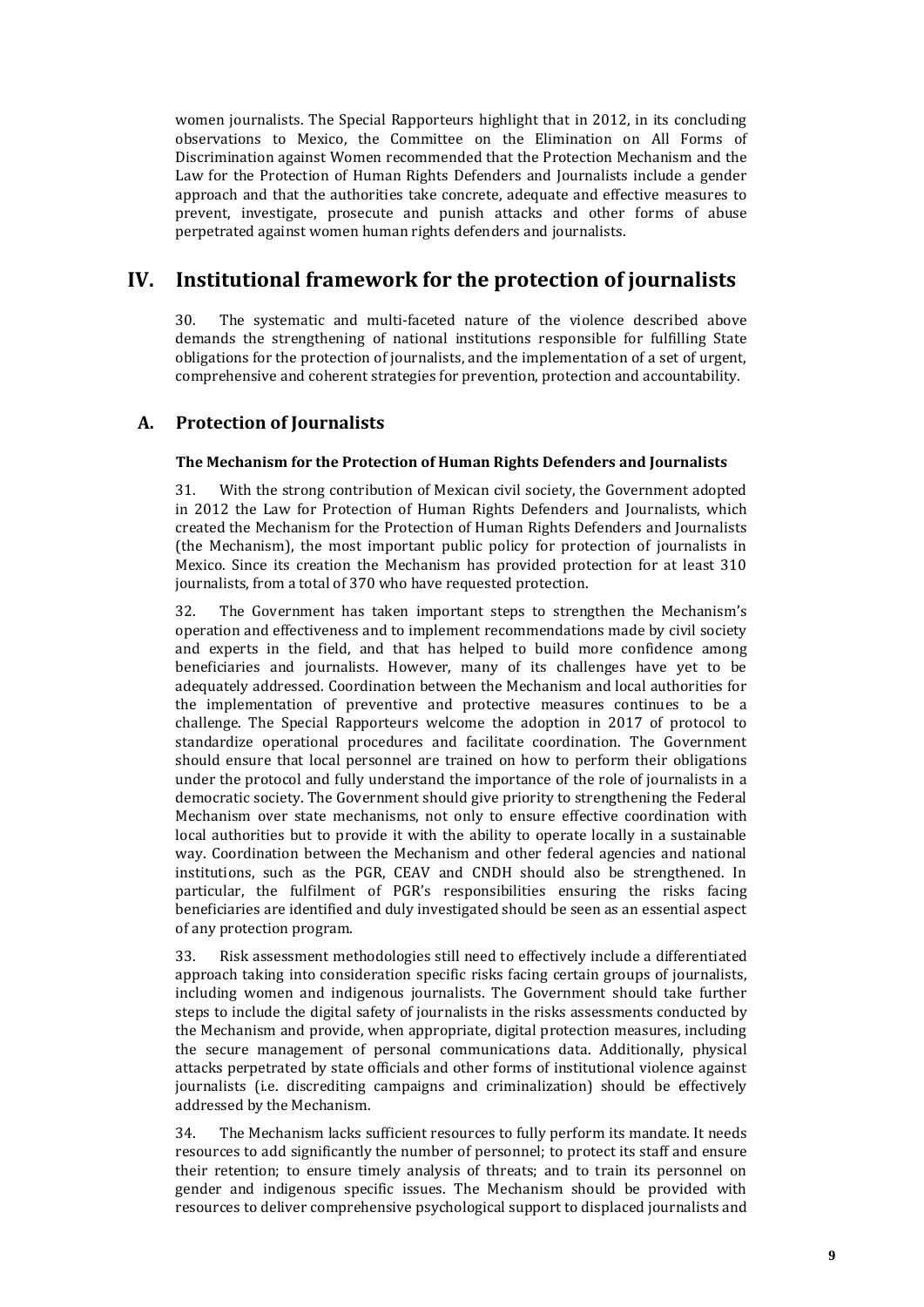their families. It should provide support to enable journalists to continue working in their new location and pursue strategies to enable the return of journalists under necessary security conditions. An ambitious Government effort to increase the Mechanism's capabilities and budget will serve the goal of better protection and would also send a message of political will to make journalist safety a national priority.

35. International law requires that the Mechanism be transparent to ensure its efficacy is open to oversight and promote trust among stakeholders, subject to limitations narrowly construed for legitimate purposes, such as the protection of the privacy and safety of the affected individuals. The Mechanism should, at a minimum, be transparent about its legal framework, its rules and procedures, its policies for risk assessment, its budget (allocated and spent) and all data necessary to monitor implementation. Restrictions on information should not be applied in a way to shield the Mechanism from oversight and conceal wrongdoing.

### **The Role of Media Companies**

36. Very few journalists under threat expressed a sense that their media employers offered sufficient, if any, support. The Special Rapporteurs hope that media support will change and urge media companies to improve working conditions on an urgent basis and in addition to provide support – ideally in the form of work, permanent or freelance – to journalists displaced in their cities. They stress that the role of media companies complements, but does in no way substitute for, the State obligation to prevent crimes against journalists and to ensure their safety.

37. The Special Rapporteurs reiterate their support to the Solidarity Protocol presented by 39 media outlets, which recognizes their role in advocating for protection and accountability for crimes against journalists, as well as providing adequate capacity building schemes, social security, fair salaries and life insurance policies for journalists whose coverage implies an obvious risk.

### **Collective Self-Protection Initiatives**

38. The importance of solidarity extends to the journalists themselves. The Special Rapporteurs observed how journalists and civil society organizations are able to work in networks to demand justice, advocate for advances on government protection, share best practices, and establish their own collective protection schemes. The current context fuels mistrust among journalists and hinders solidarity and collaboration among peers. The Special Rapporteurs especially welcome collective self-protection efforts in which journalists, informal groups and civil society organizations cooperate to identify, register, analyse and prevent threats.

39. During the meetings with journalists, the Special Rapporteurs realised how in many cases it was the intervention of informal groups of journalists that allowed colleagues at risk to discover different possibilities for protection and prosecution of justice. Such groups play a fundamental role in sharing tools and strategies for selfprotection. It is important that authorities recognise the importance of these structures and contribute to their strengthening.

### **B. Prevention of attacks against journalists**

40. The Special Rapporteurs emphasize the importance of a comprehensive policy to combat violence against journalists, which includes the adoption of prevention measures to address its root causes and promote an enabling environment for freedom of expression.

41. The Special Rapporteurs welcome the Mechanism's adoption of early warning systems for Veracruz and Chihuahua. Nonetheless, the existence of these plans has not deterred subsequent journalist killings in Veracruz and Chihuahua during 2017. The actions put forth so far – especially in Veracruz – are insufficient to generate the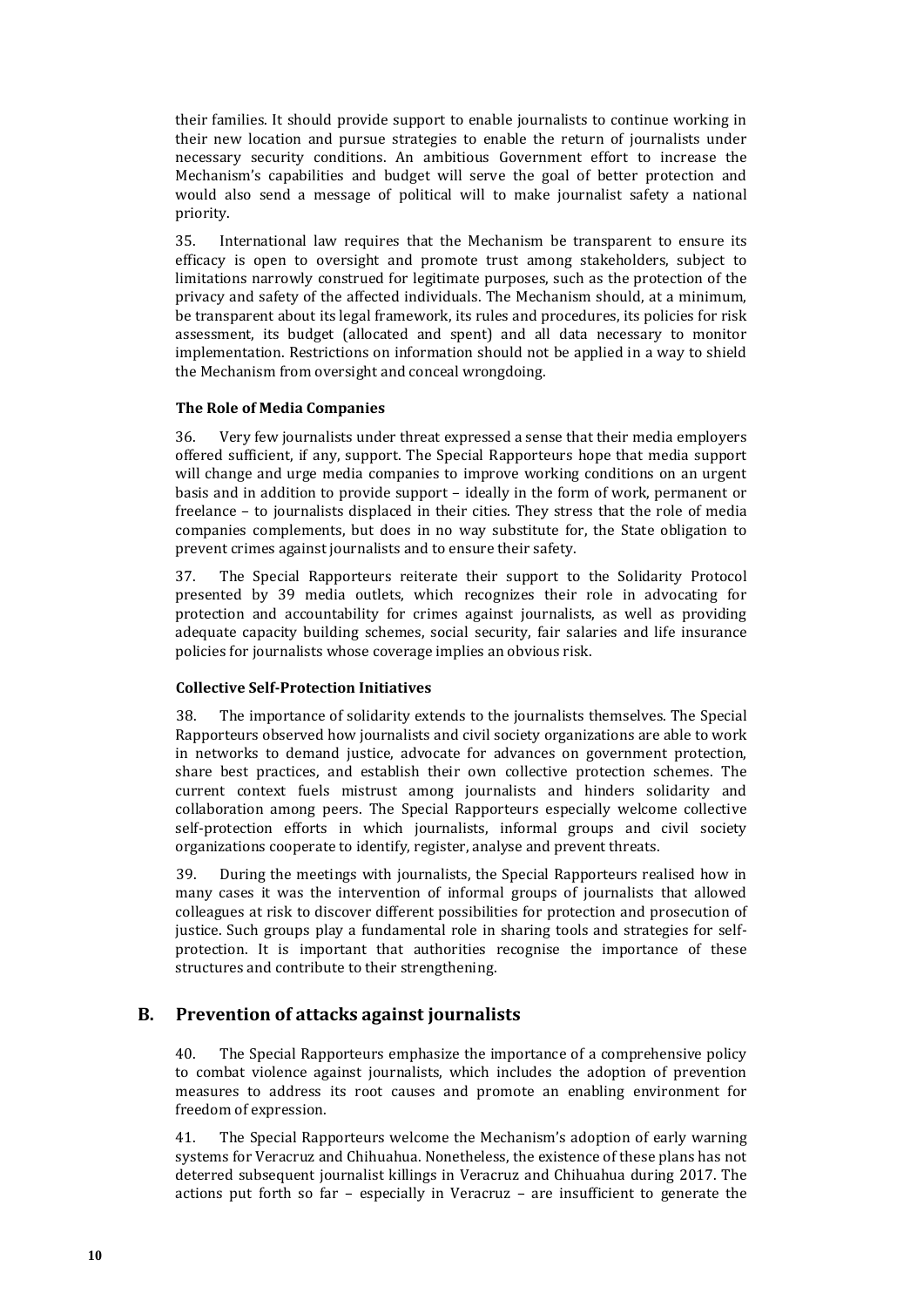changes that the current situation requires. The Special Rapporteurs encourage the Mexican Government to strengthen efforts of preventive measures, consistent with its international obligations, taking into account the specific nature of the risks and its particular contexts, such as security situation in conflict zones, during election periods, and at public demonstrations. The Contingency Plan in Chihuahua, if developed properly and in a transparent manner, has the potential of becoming one of the best practices in the region regarding prevention measures for HRDs and Journalists.

42. Prevention also implies ensuring journalists' ability to contribute effectively to public debate, without being subject to criminal prosecution or civil lawsuits. Therefore, it is important that the Mechanism assumes a leading role regarding the promotion of legislative initiatives to combat censorship, considering it is within its faculties and attributions.

### **C. Accountability for crimes against journalists**

43. The Special Rapporteurs found that Mexico has made little if any progress in eradicating impunity since 2010. The impunity for killings and other attacks against journalists has been documented by government institutions and civil society organizations, suggesting that at least 99.6% of these crimes remain unsolved. It is unconscionable that the Mexican Government has continued to fail to fully investigate these crimes and prosecute those responsible. During the visit, the Special Rapporteurs heard several stories that reveal the significant levels of fear and selfcensorship caused in journalists and their communities by impunity and the profound lack of trust in public authorities to achieve justice and protect the rule of law.

44. The Special Rapporteurs recognize that at the federal level, legal and institutional reforms were made to strengthen FEADLE's authority to investigate and prosecute these crimes. The Special Rapporteurs were informed about recent efforts made to improve FEADLE's capabilities to perform its mandate, including appointing a new special prosecutor, adopting an investigation protocol, reinforcing investigation strategies and training, reorganizing its internal structure, improving communication with victims and increasing coordination with local authorities. Also, they were informed of actions recently taken by FEADLE and local prosecutors to bring to justice public officials involved in cases of harassment and attacks against journalists. The Rapporteurs welcome FEADLE's decision to exercise jurisdiction regarding the investigations of the murders of journalists Javier Valdez and Miroslava Breach in 2017.

45. However, the fact remains that over the last eight years FEADLE has not been able to contribute in an appreciable way toward ending impunity in Mexico and rebuilding public confidence. The Special Rapporteurs are particularly concerned by the complete lack of progress in the investigations concerning the disappearance of journalists as well as in most emblematic cases of killings of journalists2. According to official data, of the 84 killings of journalists committed in Mexico since 2010, FEADLE declined to exercise jurisdiction in 37 cases on finding they were not motivated by the journalistic activities of the victims. In the 47 crimes where FEADLE found a link to the victims' journalism work, 28 investigations are pending, 16 investigations have been closed or suspended, and criminal prosecutions have been launched in only 3 cases. Throughout these years, FEADLE´s personnel and material capacities have been

<sup>&</sup>lt;sup>2</sup> According to information provided by the State, investigations are still pending regarding the killings and disappearances of Roberto Mora (2004), Bradley Roland Will (2006), José Antonio Garcia Apac (2006), Armando Rodriguez Carreón, (2008), Mauricio Estada Zamora (2008), José Vladimir Antuna (2009), María Ester Aguilar Casimbe (2009), Ramón Ángeles Alpa (2010), Pedro Arguello y Miguel Ángel Rodríguez (2010), José Luis Romero (2010), Fabián Ramírez López (2010), Humberto Millán (2011).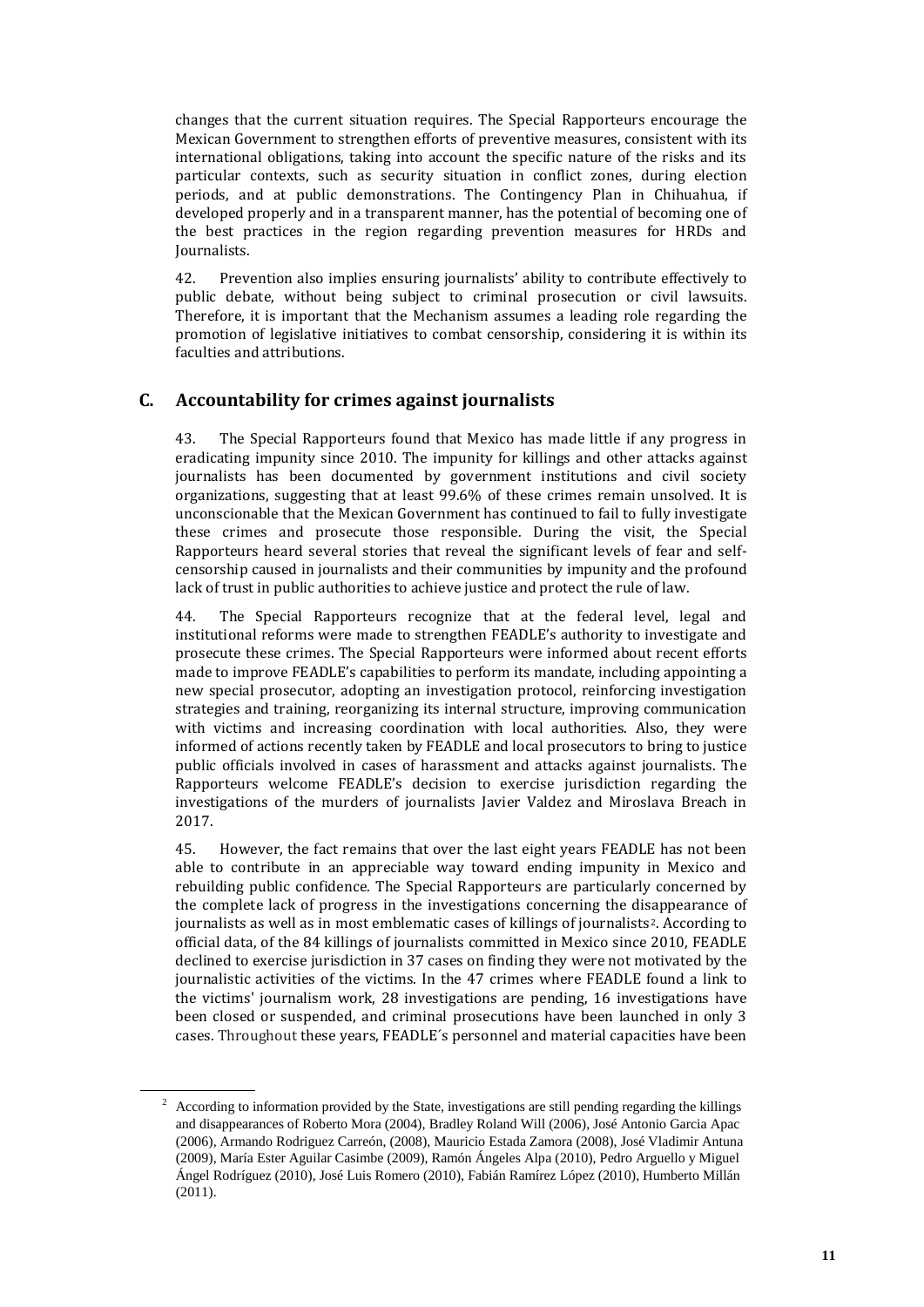inadequate. Between 2014 and 2018 the office's budget has been reduced in over 50%, undermining even modest attempts to carry out the office's legal mandate.

46. Journalists, victims, civil society organizations and the National Human Rights Commission led the Special Rapporteurs to conclude that FEADLE lacks effective investigative plans, does not exhaust all lines of inquiry, does not identify all individuals responsible for the crimes (including masterminds and accomplices), and does not analyse the context in which the crimes took place, particularly the way in which political and criminal power operate at the local level and other local realities. The Special Rapporteurs learned about failure to protect the security of witnesses and effectively collect and preserve police and forensic evidence. The Special Rapporteurs received with great concern information about ineffective investigations of threats and harassment of journalists online and offline, stalled by burdensome legal requirements, such as psychological tests of the victims, and lack of real coordination between the protection mechanisms. The Special Rapporteurs also learned about obstacles for the participation of victims in the investigation and stigmatization. FEADLE has not included a gender perspective on its work to better deal with crimes against women journalists, who often go underreported as a result of discrimination. They are also concerned about the institution's failure to use its legal power to assert jurisdiction over cases of killings, kidnapping or disappearance of journalists in states with the highest levels of violence and impunity.

47. At the local level, journalists expressed profound distrust with local authorities in charge of investigations, many of which are believed to have colluded with organized crime. In meetings with the Special Rapporteurs, several local journalists expressed fear and frustration with local judicial authorities and emphasized that filing claims before them is "useless" and will only increase their risks.

48. Given the severity and scale of the current crisis and the lack of independence of many local authorities, the Special Rapporteurs believe it is imperative for Government authorities to reinvigorate FEADLE's use of legal authority to investigate and prosecute crimes against journalists and adopt far-reaching measures to ending impunity. With that aim, FEADLE should be provided with all the necessary human, material and financial resources to implement its mandate. Investigators and law enforcement officials should be appropriately equipped and receive specialized training in all aspects of the investigation of crimes against freedom of expression. Clear and objective criteria for FEADLE's authority in carrying out investigations of crimes against journalists that do not fall in its "original jurisdiction" should be established, in order to prevent undermining criminal investigations with unreasonable delays and confusion over jurisdiction. This is particularly important with regard to the investigation of killings and disappearances of journalists. In these cases the Special Rapporteurs call on FEADLE to effectively exercise its jurisdiction whenever it appears that local authorities or powerful criminal gangs are involved, and the capacity of state level law enforcement authorities to conduct an independent and impartial investigation is reasonably questioned. Moreover, FEADLE should adopt a specific protocol that outlines the principles and legal obligations of those in charge of investigating crimes against freedom expression and sets a common standard on how to conduct prompt, diligent, independent and transparent investigation of these cases, consistent with international standards and in consultation with civil society3.

<sup>3</sup> The protocol should be able to provide detailed guidance to investigators on all aspects of the investigative process necessary to pursue lines of inquiry related to the journalistic activities of victims. These may include specific guidance on conducting a crime-scene investigation and collecting physical evidence; finding, interviewing and protecting witnesses; collecting digital evidence; evaluating political and social context; identifying a motive for the crime; and facilitating international technical assistance. The protocol should include policies concerning the protection of journalistic sources during the investigation. This tool should help investigators to be familiar with the functional definition of journalists provided for in the national legislation and international standards, so as to prevent stigmatization and exclusion of non-traditional media journalists, such as bloggers and citizen journalists. The protocol should also offer concrete guidance on how to identify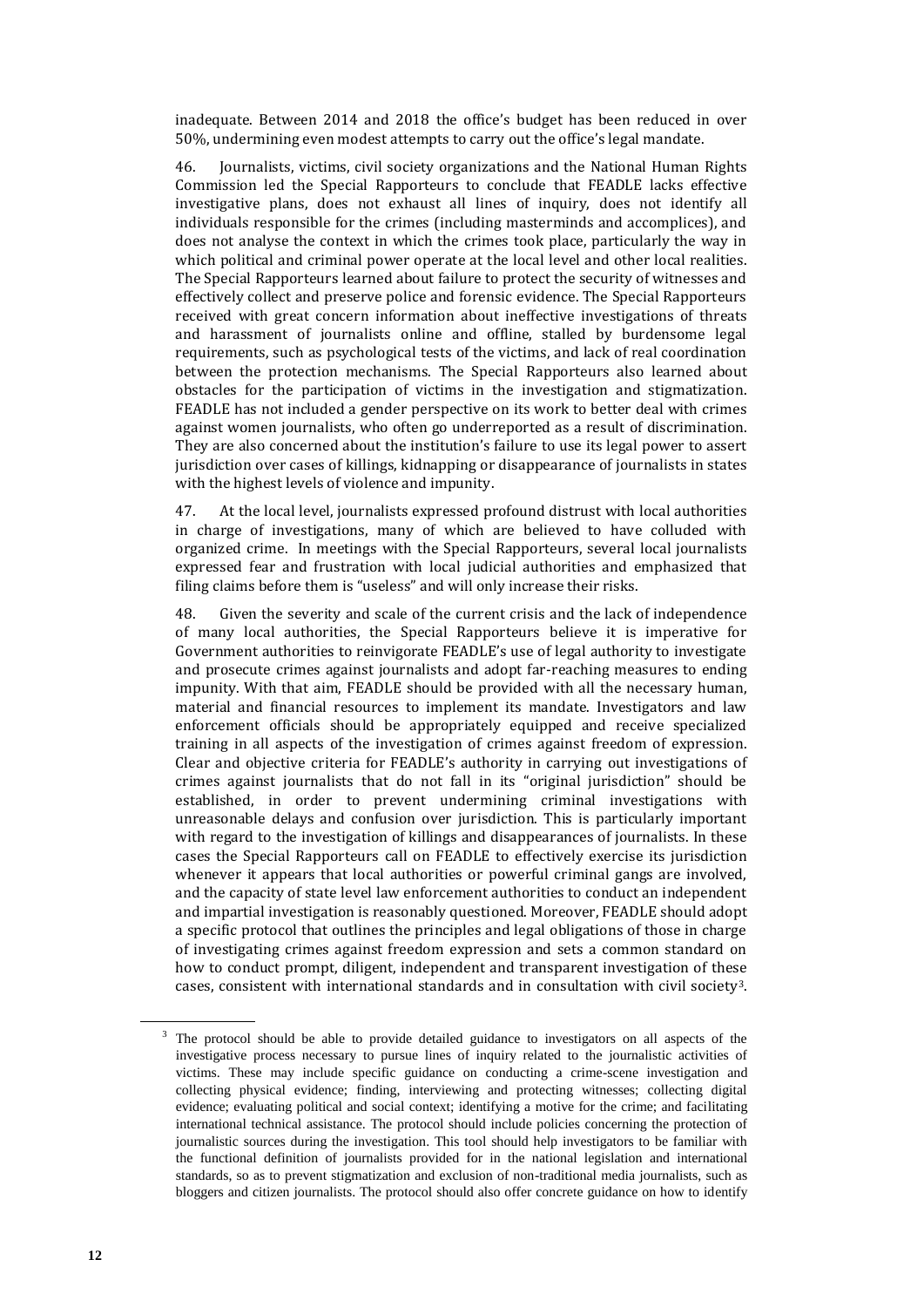FEADLE must also be able to perform all of their duties without intimidation, harassment or improper interference from government authorities or third parties. The enactment of long-due legislation that establishes an autonomous, transparent, and effective public prosecutor national office should provide guarantees for FEADLE to operate with independence institutionally and in practice and perception.

49. The judiciary should play a central role in combating impunity and the Special Rapporteurs stress the importance that in addition to being independent and impartial, the judiciary should be equipped with appropriate material and human resources and training to provide, within a reasonable time, access to justice and reparation to victims.

50. The Special Rapporteurs are particularly concerned about the lack of oversight mechanisms of the progress of the investigations and the effectiveness of accountability measures in place. These mechanisms can draw the attention to failures and remedial action when necessary. Oversight can be greatly increased by improvement of criminal statistics on violence against journalists and the criminal prosecutions of these crimes. Mexico should guarantee, in law and practice, that public officials that do not meet their legal obligations to duly investigate crimes against journalists are subject to sanctions.

51. The Special Rapporteurs urge the Mexican Government to replace this paradigm of impunity with one of effective investigation, prosecution and monitoring consistent with its international obligations.

# **V. Surveillance of journalists, public figures and others**

52. A series of well-documented reports in 2017 demonstrated that the Government of Mexico and a number of state governments purchased or deployed software designed to monitor individuals through their mobile phones. Those reports have shown, compellingly, that targets of the spyware – produced by the Israel-based NSO Group and called "Pegasus" – included, among others, politicians, journalists, human rights defenders, lawyers, public health and anti-corruption experts, and even the international body established to investigate the mass disappearances of students in Iguala in 2014.

53. The Special Rapporteurs met with victims of surveillance and attempted surveillance in order to understand the way in which the use of the technology threatened their work and their feelings of safety. Indeed, surveillance technology has profound implications for the exercise of freedom of expression, undermining the ability of individuals to share or receive information and establish contacts with others. It creates incentives for self-censorship and directly undermines the ability of journalists and human rights defenders to conduct investigations and build and maintain relationships with sources of information. Only under the very strictest rules in the context of law enforcement, publicly available and publicly adopted, operating on principles of necessity and proportionality and providing for close judicial supervision, should surveillance ever be an option for governments.

54. In June 2017, President Peña Nieto acknowledged that the Government had purchased software providing it with the capacity to conduct digital surveillance. Though he denied that the Government directed the use of Pegasus, the Government thereafter established an internal investigation, led by FEADLE. In the Special Rapporteurs' discussions with FEADLE, they learned that FEADLE has initiated that investigation, aiming to identify governmental purchasers, and to review individual targets of surveillance. In Guerrero, one state government official, when asked by a

and conduct diligent investigations of sexual and gender-based crimes against journalists. The protocol should include policies regarding the participation and protection of victims, the transparency of the investigations and the oversight mechanisms available to ensure FEADLE meets its goals and responsibilities.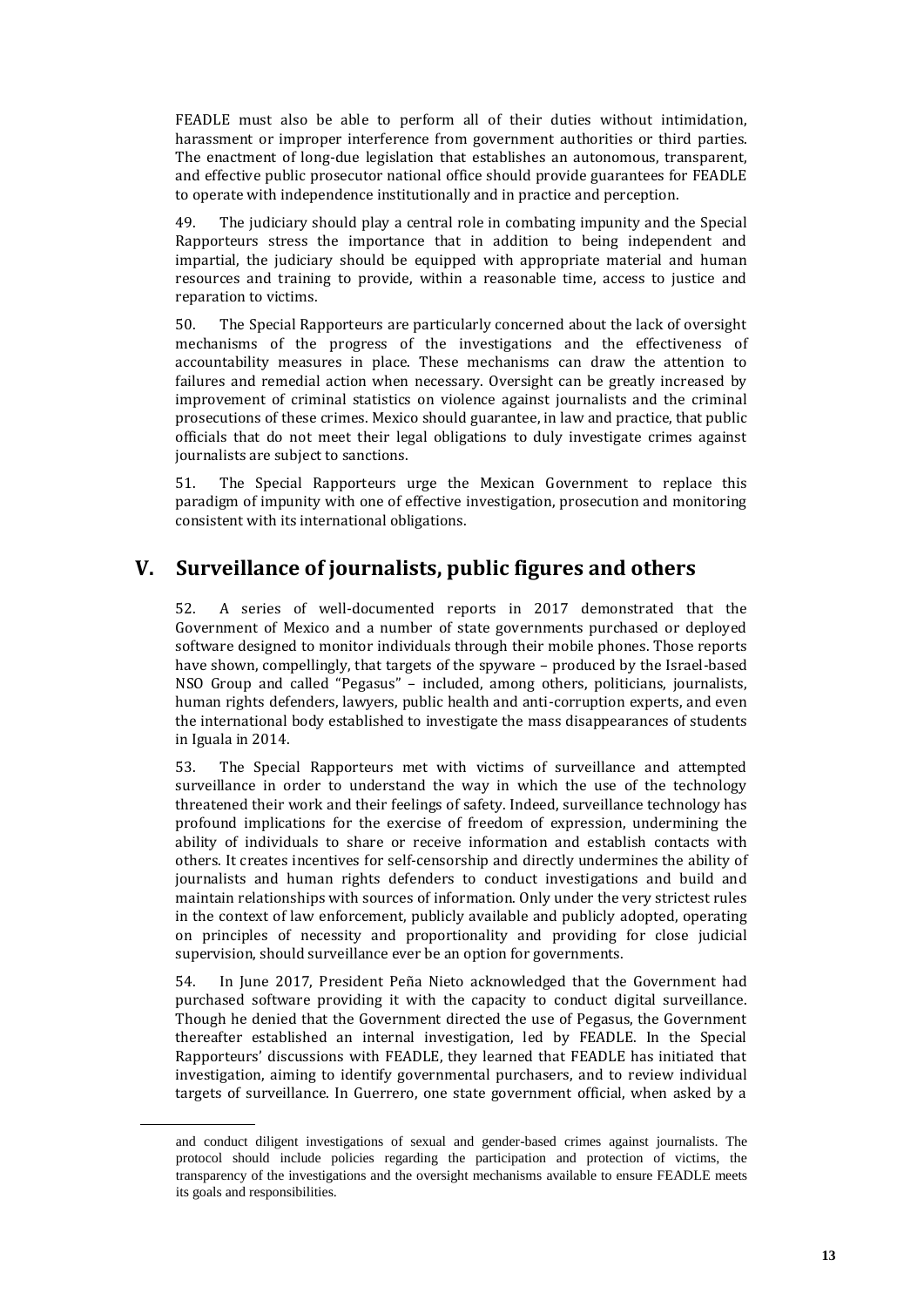Special Rapporteur about allegations of the purchase and use of Pegasus, denied such activity categorically.

55. The Special Rapporteurs are concerned that FEADLE, even with a good faith effort, lacks the independence to investigate this very serious issue. Indeed, the Procuraduría General de la República (Prosecutor General's Office), of which FEADLE is part, is alleged to be one of the purchasers of Pegasus. In July 2017, UN experts, including the UN Special Rapporteur, called upon Mexico to establish an independent and impartial investigation into the deployment of Pegasus. The Special Rapporteurs underline that any investigation should be independent of the federal and state governments alleged to have purchased or used the spyware and include experts from academic and civil society organizations, including potentially from outside of Mexico. Such a step would demonstrate an understanding of the principles of due process and rule of law that must govern law enforcement in a democratic society. In the meantime, any ongoing investigation must respect the rights of targets of surveillance, including their security and privacy. It must also comprehensively examine and query all potential purchasers and users of Pegasus (and any other potential spyware products), all sources of information that may demonstrate the use of the spyware, and provide regular public updates on the status of the investigation. In this connection, the Special Rapporteurs strongly support the order given by INAI on 31 January 2018 to the Procuraduría General de la República (PGR) to make public the contracts related to the acquisition of the Pegasus spyware.

### **VI. Access to information**

56. Mexico has an admirable legal and institutional framework for the protection and promotion of access to information held by public authorities, an essential element of freedom of expression. The General Law on Transparency and Access to Public Information entered into force in May 2015. In discussions with INAI, the public authority responsible for implementing Mexico's access to information laws and commitments, the Special Rapporteurs were impressed with the knowledge and commitment of the institution to ensure proactive access as well as open processes for requesting information.

57. In discussions with civil society organizations, the Special Rapporteurs found significant concerns about how access to information operates in the context of allegations of serious human rights violations. Researchers appear to have difficulties obtaining full information, with significant amounts of data redacted and no reasons given for non-disclosure. Adding to this problem is the lack of accessible Government provided data concerning such crimes as disappearances or information in the languages of indigenous communities.

58. Experts voiced particular concern regarding article 27 of the Federal Law on National Archives, which allows for historical documents to be kept confidential for 30 or 70 years on grounds of data protection. According to the information received, this provision has been used by the authorities to withhold or redact the names of public officials and other information concerning past abuses and serious human rights violations in ways inconsistent with the requirement of necessity and proportionality. A bill to reform the national archives legislation, approved by the Senate in December 2017, maintains these restrictions. The Special Rapporteurs urge Congress to review the proposed legislation to ensure compliance with international human rights standards. The public has the right to access historical archives, including those regarding human rights violations.

59. In the wake of the earthquake in September 2017, Government and civil society organizations were afforded a real-time test of access to information mechanisms during natural disasters. Many organizations expressed dissatisfaction about the speed, reliability and lack of information available before and after the earthquake. As far as the Special Rapporteurs understand, the country lacks a publicly available national register of people missing during natural disasters – in spite of the recent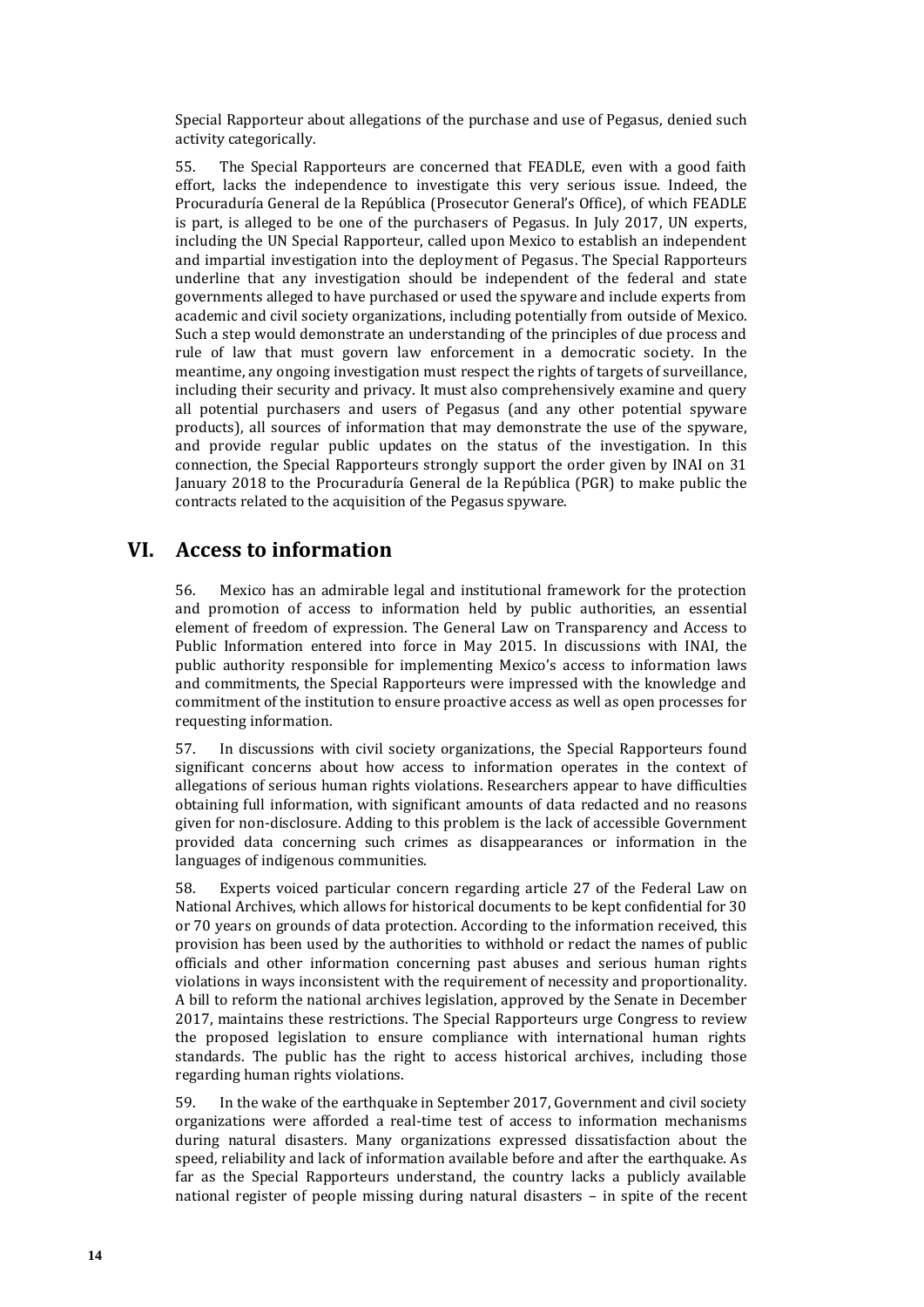adoption of a General Law on Disappearances – nor is there a database that collects information about damage needed for access to information during rebuilding to ensure accountability. The Special Rapporteurs strongly urge the Government to work with civil society to identify gaps in the information available to all individuals in the context of natural disasters.

# **VII. Media diversity**

60. Democratic societies rest in part upon the access individuals have to diverse sources of news, opinion, ideas and debate. The Special Rapporteurs' predecessors noted in 2010 that Mexico's media environment lacked some of the necessary elements of diversity and pluralism.<sup>4</sup> They noted problems in the broadcast media's legal framework, concentration of media ownership particularly in broadcast media, the lack of an independent regulatory body, and deficiencies in the support of community radio. The Special Rapporteurs note continuing problems of diversity and pluralism, in particular the following areas:

### **A. Media concentration and community radio**

61. First, while according to the OECD, Mexico has achieved progress in development of the broadcast and telecommunications markets, there remain problems of concentration in the media that undermine the competition necessary for pluralism to thrive. According to information received during the visit, Mexico remains among the countries with the highest level of media concentration, in broadcast, print and online. Laws adopted since the 2010 visit have sought to address competition concerns. In particular, the Special Rapporteurs welcome the creation of the Telecommunications Institute (IFT) established in 2013 – thus complying with the Recommendations of their predecessors – which has begun to take steps to strengthen diverse access to broadcast spectrum and broadband.

62. In the radio market, an estimated 70% of privately operated radio stations are still owned by roughly 10 media conglomerates. Many are still said to be hostile against community stations that require space on the radio spectrum. Despite changes in the legislation that required IFT to maintain and update public registries with relevant information on broadcast spectrum management, civil society organizations assert that information regarding media ownership is available only in formats difficult to use and understand, turning it inaccessible. The Special Rapporteurs also learned the IFT ruled in March 2018 to reverse an earlier decision in which it found that one of the major broadcasting companies in Mexico has "substantive market power" in Pay TV, thus needed to be subject to specific regulations. The decision was reversed following a ruling of the Supreme Court that stroke it down on procedural grounds. The Special Rapporteurs will continue to monitor the steps being taken by the Government to counter media concentration and promote its diversity.

63. Second, while Mexico has been making efforts to expand access, there are significant gaps in community radio coverage. This is unfortunate, as community radio offers indigenous communities access to information that they would not otherwise obtain, particularly one that is tailored to them. Community radio enables the development of local means of sharing and disseminating information and, indeed, the development of local forms of professionalization. According to information received during the visit, only four of sixty-eight indigenous languages in Mexico are reflected in the concessions available to them to exploit radio spectrum. Information from the Oaxaca Indigenous Community, for instance, suggested significant barriers to community radio development, including high fees for the use of radio spectrum. For community radios that are run as a community service – and not as commercial radio

<sup>4</sup> A/HRC/17/27/Add.3, para.78.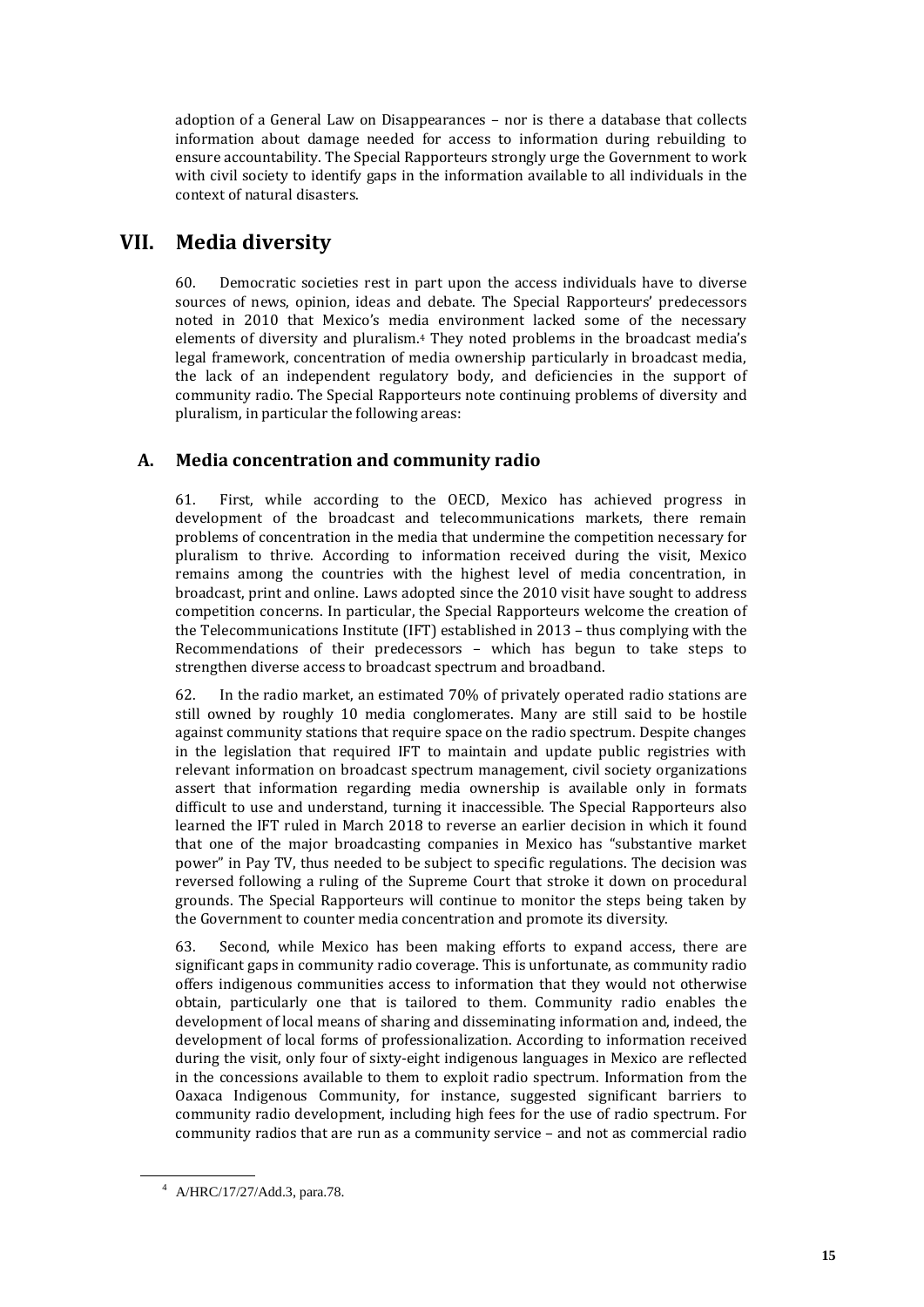– such fees represent a barrier for their sustainability. The Special Rapporteurs heard from journalists in Guerrero of the difficulty of navigating the process for obtaining concessions for spectrum and permission to broadcasting, which includes costs that can be significant among poor communities. The Special Rapporteurs understand that only three concessions have been granted to indigenous radio since the adoption of legislation four years ago to expand such availability.

64. Third, access to the internet varies in strength and reliability across the country, and yet broad access from all corners of Mexican society is critical to the development of diversity online. The IFT has made efforts to expand internet access, but major barriers remain. For instance, in rural and indigenous communities, the lack of reliable broadband infrastructure often shunts people into mobile access, which lacks the strength available through fixed access.

### **B. Government advertising**

65. Proposed legislation to regulate official advertising was introduced in Congress in March 2018, following a landmark ruling by the Supreme Court. In a fast-track process the Senate passed the proposed legislation, later signed into law by the President on 11 May 2018, without any changes.

66. The Special Rapporteurs are concerned that the new legislation fails to meet basic principles and recommendations of international human rights bodies and experts<sup>5</sup>. In particular, the law does not establish clear rules regarding its objectives, allocation criteria and procedures, and oversight mechanisms, leaving a wide margin for Government discretion and abuse. The IACHR's report "Guiding Principles on the Regulation of Government Advertising and Freedom of Expression" (2012) finds that the establishment of specific, clear, and precise laws is essential to prevent abuse and excessive spending. The Special Rapporteurs call on the Mexican Government to amend the legislation, according to these principles and best practices.

# **VIII. Conclusion and recommendations**

### **A. Safety of journalists**

67. **The Special Rapporteurs call on authorities to** 

### **Prevention**

68. **Compile and publish detailed and disaggregated statistics of attacks against journalists and human rights defenders, including data concerning the criminal prosecution of these crimes**.

69. **Continue to recognize, at the highest levels of the State, the legitimacy and value of the work of journalists and condemn at all times crimes committed against them**.

70. **Continue to provide appropriate training on safety of journalists, including gender and culturally sensitive training, to relevant law enforcement officials and ensure all their operation manuals and guidelines comply with international human rights law standards on freedom of expression.**

71. **Provide training for journalists who may be at risk of becoming victims of attacks and promote safety of journalists forms part of the school of journalism and communications' curriculum.**

<sup>&</sup>lt;sup>5</sup> IACHR. Principles on the Regulation of Government Advertising and Freedom of Expression. OEA/Ser.L/V/II. CIDH/RELE/INF. 6/12 7 March 2011.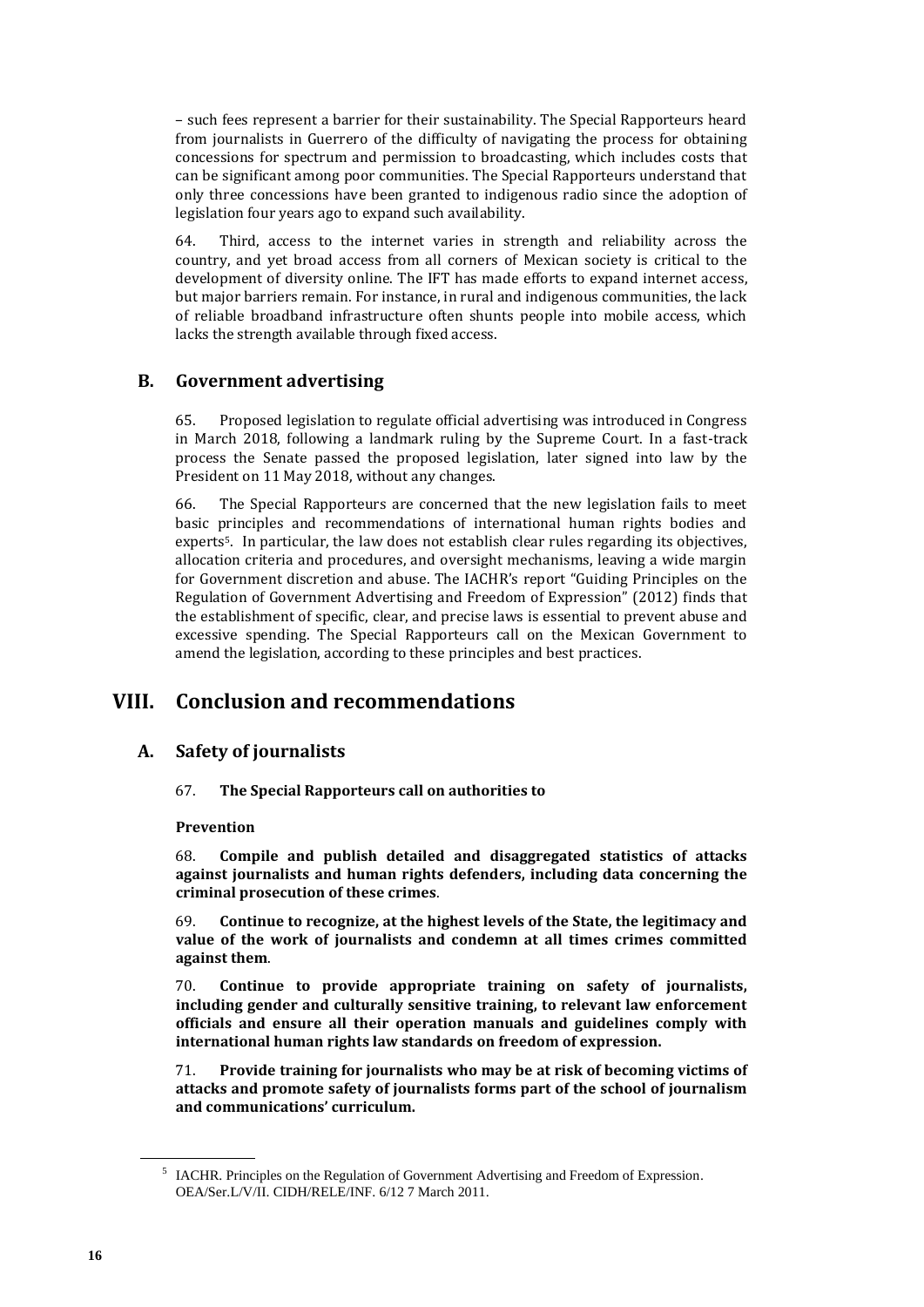72. **Ensure the implementation of the contingency plans in Chihuahua and Veracruz includes an effective participation of civil society, journalists, and federal and state level authorities, and guarantee the sustainability of these plans. Identify other regions and periods of particular risk for journalists, particularly in cases of social protest or political changes, and adopt adequate measures or new contingency plans to prevent attacks. Identify other regions and periods of particular risk for journalists, particularly in situations of social protest, and during elections or political changes, and adopt adequate measures or new contingency plans to prevent attacks.**

73. **Adopt measures to prevent the repetition of crimes against journalists in Guerrero, Tamaulipas, Sinaloa and Veracruz, and promote policies to restore public trust among journalists and media of such states, and regularly consult civil society.** 

#### **Protection**

74. **Continue to strengthen the Federal Mechanism for Protection of Journalists and Human Rights Defenders and ensure effective implementation of its decisions and measures.**

75. **Adopt legal reforms necessary to ensure effective cooperation and coordination between the federal and state level to protect journalists and human rights defenders. In the meantime, all states should count with functioning units to coordinate and implement in a compelling manner the protection measures for journalists and human rights defenders established at the federal level. To ensure an adequate implementation of protection measures, a system that includes administrative sanctions to public officials who disregard their duties should be put in place and accessible to the beneficiaries**.

76. **Provide the federal protection mechanism with the necessary human and material resources to carry out its mandate. In particular, increase the number of risk analysts working within the federal protection mechanism as well as the number of officers in charge of monitoring the implementation of measures. With adequate resourcing, the Mechanism should aim to place analysts on a more regular basis in the states where the situation shows most seriousness and urgency. Analysts and other officers who carry out field work should be provided with adequate working conditions and protection.**

77. **Enhance the capacity of the federal mechanism to monitor the situation of journalists who are beneficiaries of protection measures and critically assess their effectiveness. The Special Rapporteurs welcome the plan to carry out a diagnosis of the implementation of measures and stress the need to include civil society in its design and evaluation. Particular attention should be given to the risks and threats experienced by displaced journalists and include measures for a safe return or, when unfeasible, reintegration in a new community.**

78. **Adopt all necessary measures to guarantee transparency of the federal protection mechanism to ensure its efficacy is open to oversight and promote trust among stakeholders, subject to limitations narrowly construed for legitimate purposes, such as the protection of the privacy and safety of the affected individuals. The Mechanism should, at a minimum, be transparent about its legal framework, its rules and procedures, its policies for risk assessment, its budget (allocated and spent) and all data necessary to monitor implementation**.

### **Accountability**

79. **Adopt a series of substantive and sustainable measures to strengthen FEADLE's capacity to address the structural situation of impunity in which crimes against journalists continue, including:**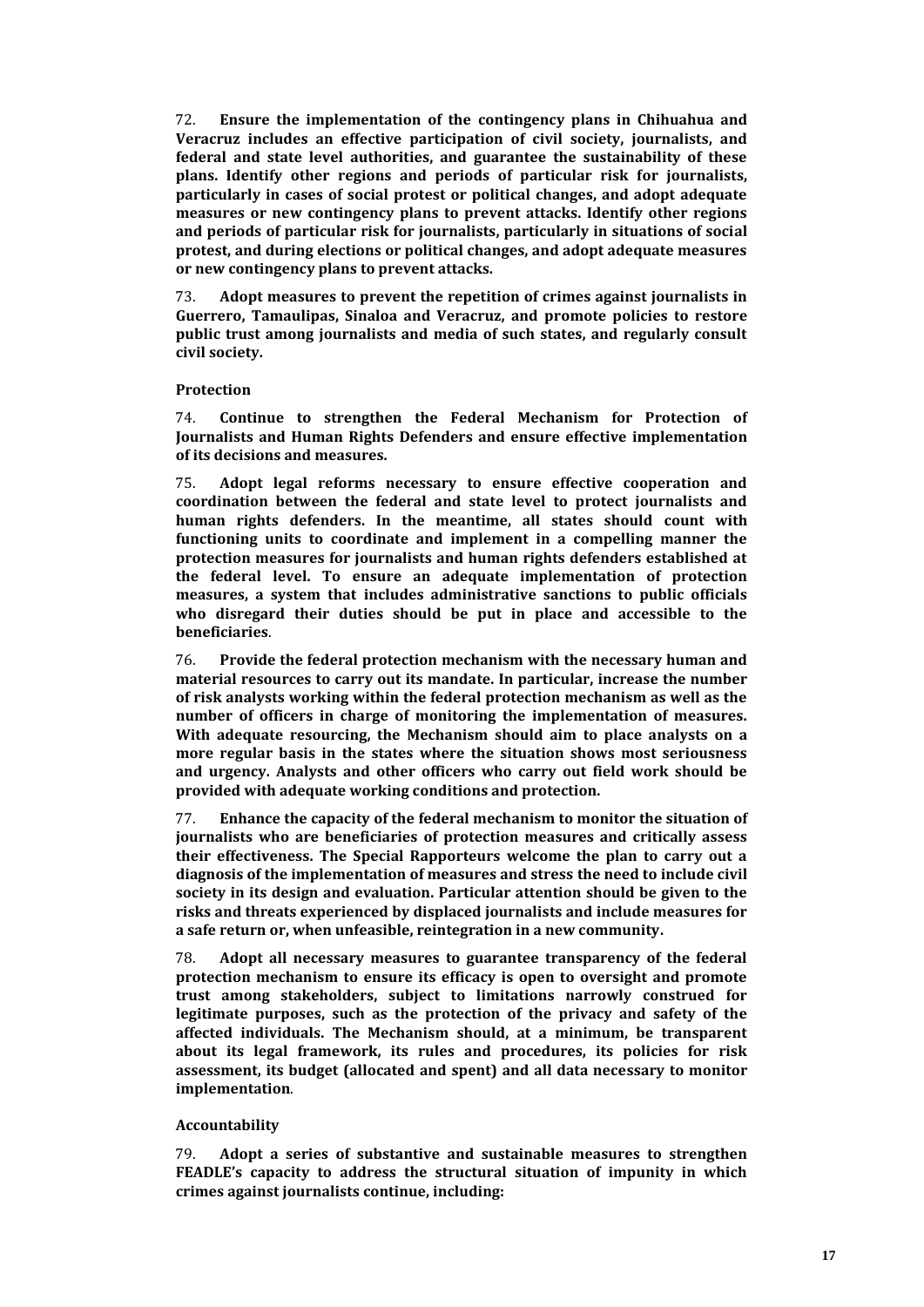- (a) **Increase FEADLE's financing and ensure that its budget lines are allocated in accordance with its main obligation to investigate violations of freedom of expression. In particular, this should involve a significant increase in the number of investigators and police personnel under its jurisdiction**;
- (b) **Adopt a protocol that outlines the principles and legal obligations of those in charge of investigating crimes against freedom expression and sets a common standard on how to conduct a prompt, diligent, independent and transparent investigation on these cases, consistent to international human rights standards and best practices and in consultation with civil society**;
- (c) **Establish clear, objective and transparent criteria for FEADLE's authority in carrying out investigations of crimes against journalists that do not fall in its "original jurisdiction", in order to prevent undermining criminal investigations with unreasonable delays and confusion over jurisdiction**;
- (d) **Prioritize the investigation of a series of cases of journalists whose contribution was fundamental to their communities;**
- (e) **Strengthen the capacity of investigators and prosecutors to handle criminal cases concerning violence against journalists and take them to court, including by establishing a program with the participation of external experts aimed at advising and training FEADLE's investigators, designing plans for investigation of priority cases of attacks against journalists on account of their excercise of the right to freedom of expression. With a view to ensure accountability, follow up measures should be adopted in cooperation with national and international actors, including the participation of the UN and IAHRC Special Rapporteurs and the OHCHR;**
- (f) **Establish, within FEADLE, a witness protection program that also includes protection of sources**;
- (g) **Establish a gender focal point/unit or specialists on violence against women journalists and establish a training program within the FEADLE focusing in particular on attacks suffered by women journalists;**
- (h) **Compile and publish detailed statistics regarding the activities of the FEADLE, namely number of investigators, available budget, number of cases under its jurisdiction, type of crimes investigated, status of the investigation, type of suspected perpetrator, and successful convictions**.

80. **Ensure that FEADLE remains a specialized prosecutor's office in the organization chart/structure in the autonomous framework of the new General Attorney's Office and ensure its independence.**

81. **Ensure all investigations of crimes against journalists at the local level are carried out in a prompt, independent, impartial and transparent manner by specialised law enforcement officials that have received adequate training in international human rights law principles and standards.**

82. **Guarantee the application of appropriate sanctions against public officials who obstruct the investigation or prosecution of those responsible for crimes against journalists or other media actors**.

83. **Ensure judges and other law enforcement officials use a functional definition of journalism that is consistent with international human rights standards and case law. In particular, it is fundamental that judges do not decline competence due to a narrow understanding of the definition of journalist**.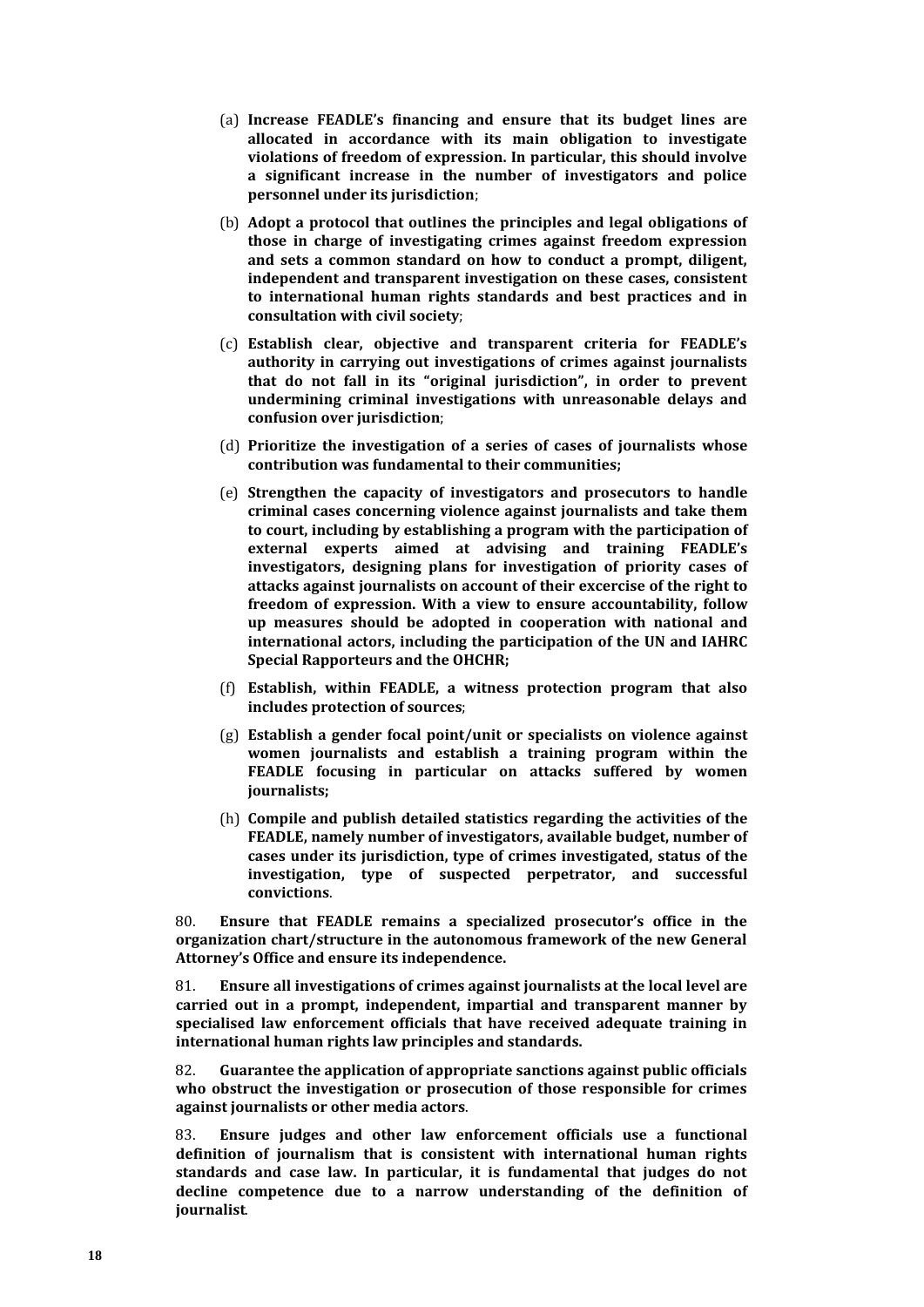84. **Train members of the judiciary on international human rights norms and standards regarding freedom of expression and develop guidelines and protocols that strengthen their capacity to implement those standards in practice.**

#### **Attention to Victims**

85. **Strengthen CEAV's capacities to guarantee comprehensive legal and psycho-social assistance to victims and next of kin of victims' having suffered crimes pertaining to violations against freedom of expression. When dealing with victims and family members, CEAV must take care to minimize the potential harm of their procedures on their mental well-being and train their officials accordingly**.

86. **Create a working group between CEAV, SEGOB and PGR, with the participation of civil society, to ensure coordination – and particularly avoid confusion – within their separate mandates regarding the assistance to victims, protection and prosecution of justice. Information regarding the roles and functions of each institution should be made available to victims in a clear manner so they can proceed to address their cases to the corresponding authority.**

#### **Journalists and media actors**

87. **Establish networks to strengthen cooperation with the federal protection mechanism to ensure effective implementation of protection measures.**

88. **Provide adequate training on security and self-protection to their employees, both permanent ones and freelancers, providing adequate security equipment, adequate working and life insurance.**

### **B. Surveillance**

- 89. **The Special Rapporteurs call on the authorities to**:
	- (a) **Conduct an independent investigation into the purchase and use of malware (including "Pegasus") to monitor journalists, activists, and human rights defenders. Such an investigation should be conducted independent of the federal and state governments alleged to have purchased or used the spyware and include experts from academic and civil society organizations, including potentially from outside of Mexico. In the meantime, any ongoing investigation must respect the rights of targets of surveillance, including their security and privacy;**
	- (b) **Establish a legal framework to protect people from arbitrary and/or clandestine interferences in their privacy, including the protection of journalistic sources according to international standards on the matter. Guarantees and judicial oversight of state agencies engaging in surveillance should be established, within the permissible limitations of a democratic society. Mexico should consider creating an independent body to effectively oversee the State's surveillance tasks.**

### **C. Access to information**

90. **The Special Rapporteurs call on authorities to continue to strengthen the framework for access to information, including through:**

(a) **Continue to strengthen the capacities of the national institution for access to information (INAI), ensuring its autonomy, adequate budget and effectiveness of its decisions**;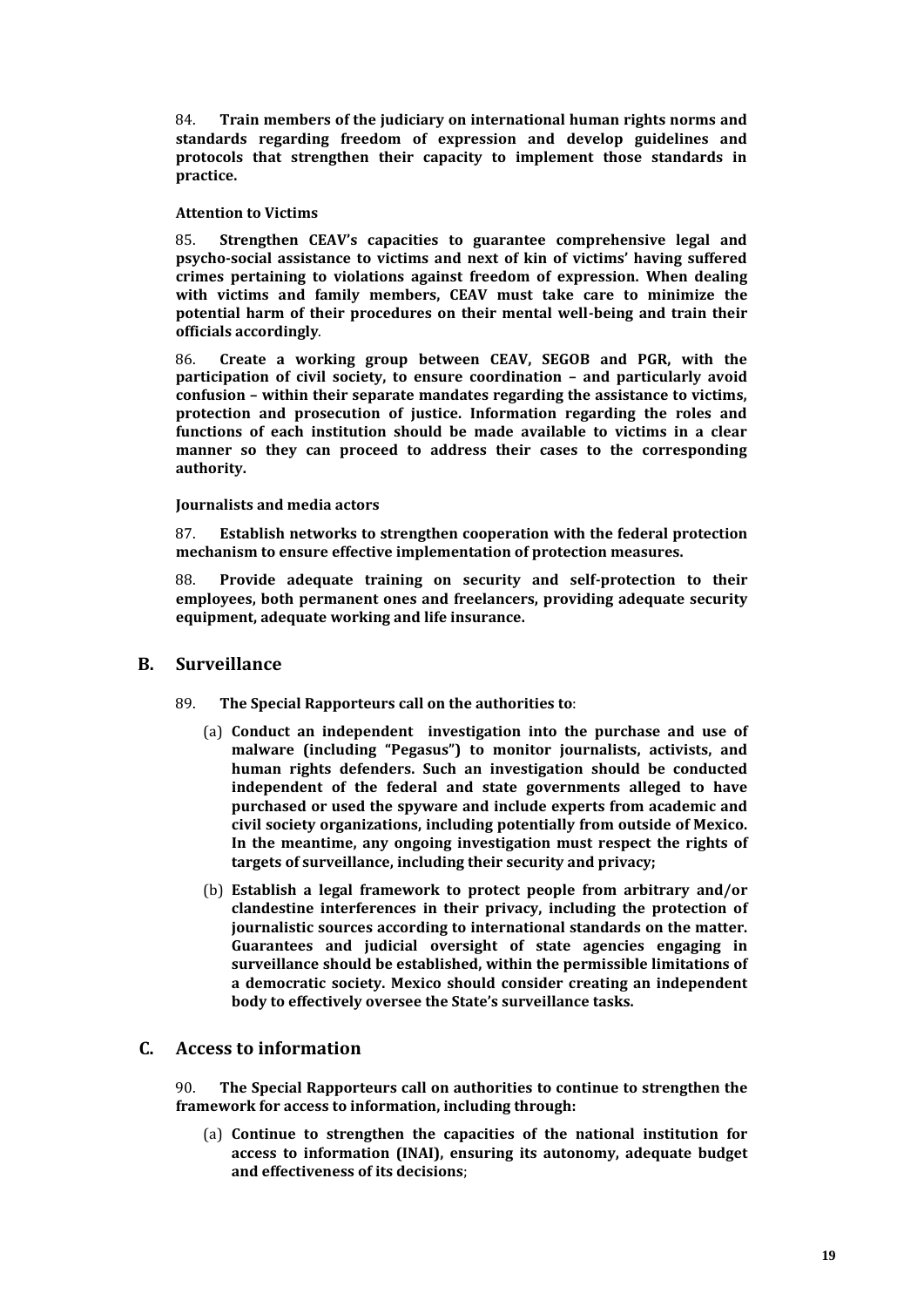- (b) **Guaranteeing access to public information by communities at risk, especially indigenous peoples**;
- (c) **Facilitating access by victims and their representatives to the judicial files of gross human rights violations, in line with international human rights law**;
- (d) **Ensure the pre-eminence of public interest in the classification of information involving human rights violations, corruption cases and public interest information, assuring that personal data identifying persons involved should not be deleted in public versions**;
- (e) **Ensure that the classification of historical archives is based on the principle on maximum publicity and right to truth, bearing in mind the no harm principle**.

### **D. Government advertising**

- 91. **The Special Rapporteurs call upon authorities to:**
	- (a) **In consultation with civil society and experts, amend the law regulating government advertising (Ley de Comunicación Social) to ensure compliance with international human rights principles and standards. Official advertisement resources should be assigned according to preestablished, clear, objective and transparent criteria;**
	- (b) **Enforce the legal obligation to proactively publish relevant information on hiring criteria, reasons to assign budgets, expenses and advertisement contracts of public entities**.

### **E. Diversity and pluralism in media**

- 92. **The Special Rapporteurs call upon competent authorities to:**
	- (a) **Collect and make public all information necessary to identify the ownership of media outlets, and ensure all information submitted to the national media and telecommunications registries is available to the public in accessible formats**;
	- (b) **Continue to establish policies to promote diversity and pluralism of media and enhance efforts to counter concentration in media, particularly within broadcasting and pay television**;
	- (c) **Refrain from criminalizing the use of radio frequencies as this would be an unnecessary and disproportionate restriction to freedom of expression. This should be considered by the Senate when debating amendments currently being discussed in Congress on the Law of Telecommunications and Broadcasting (article 304) and the Federal Criminal Code (article 172 TER)**;
	- (d) **Adopt measures to expand access of indigenous peoples and rural areas to community broadcasting, including by encouraging the development and resources available to community broadcasting, and continue to strengthen access to broadband in areas that lack reliable access**.

### **F. Legislative action**

- 93. **The Special Rapporteurs call upon relevant authorities to:**
	- (a) **Repeal the law of Internal Security in its current version and instead initiate an open and comprehensive dialogue regarding the security model the country needs, reaffirming the role of civilian security agencies in addressing public security challenges. No**